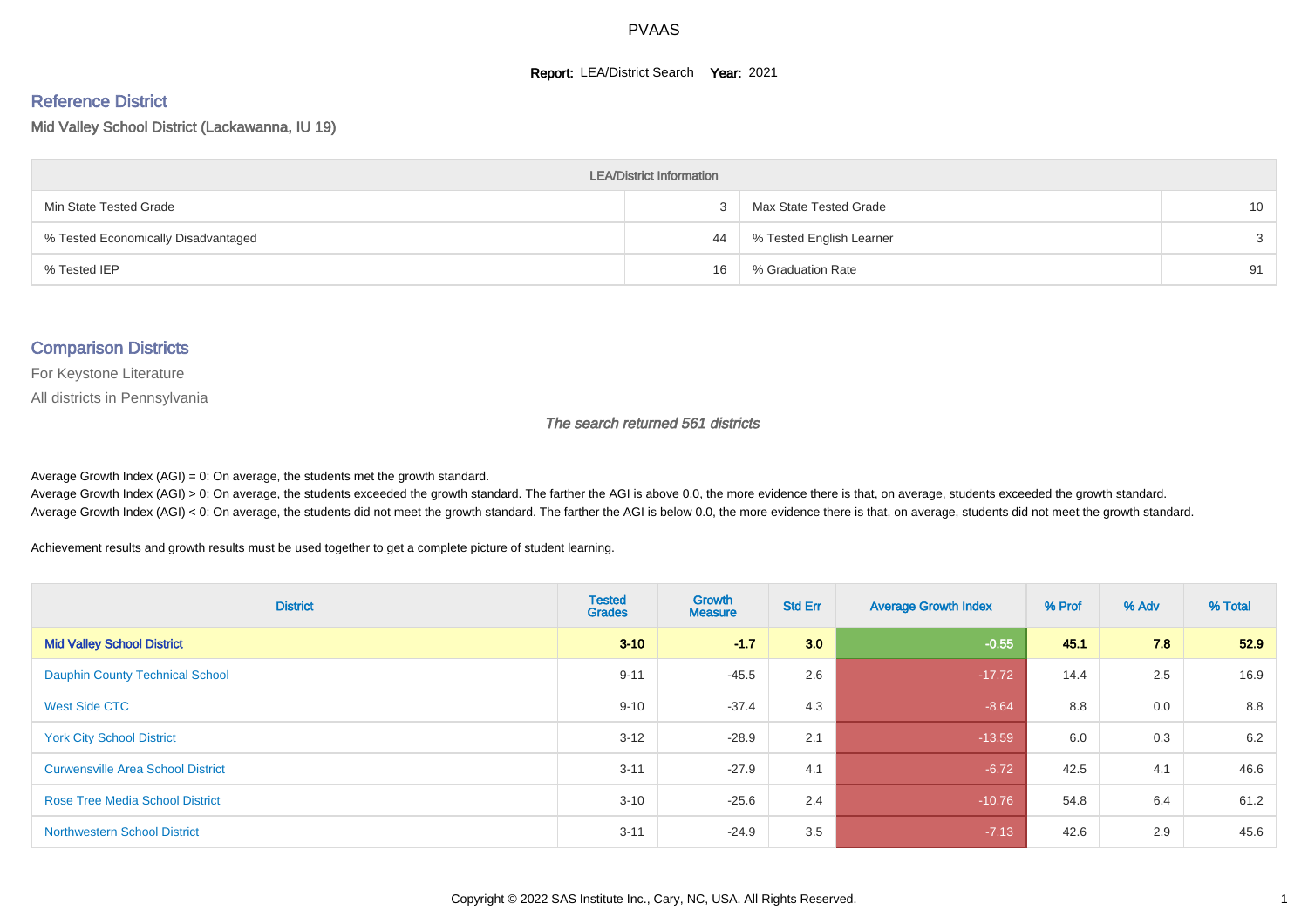| <b>District</b>                               | <b>Tested</b><br><b>Grades</b> | <b>Growth</b><br><b>Measure</b> | <b>Std Err</b> | <b>Average Growth Index</b> | % Prof | % Adv | % Total |
|-----------------------------------------------|--------------------------------|---------------------------------|----------------|-----------------------------|--------|-------|---------|
| <b>Mid Valley School District</b>             | $3 - 10$                       | $-1.7$                          | 3.0            | $-0.55$                     | 45.1   | 7.8   | 52.9    |
| Philipsburg-Osceola Area School District      | $3 - 11$                       | $-24.8$                         | 3.3            | $-7.43$                     | 19.7   | 2.6   | 22.4    |
| <b>Mastery Charter School - Gratz Campus</b>  | $7 - 10$                       | $-23.9$                         | 4.5            | $-5.29$                     | 2.9    | 0.0   | 2.9     |
| <b>Southern Fulton School District</b>        | $3 - 11$                       | $-23.7$                         | 4.4            | $-5.37$                     | 34.2   | 10.5  | 44.7    |
| <b>Shikellamy School District</b>             | $3 - 10$                       | $-22.3$                         | 2.5            | $-8.92$                     | 33.3   | 6.1   | 39.5    |
| <b>Lawrence County CTC</b>                    | $10 - 11$                      | $-21.7$                         | 3.6            | $-6.05$                     | 19.8   | 0.0   | 19.8    |
| Lackawanna Trail School District              | $3 - 10$                       | $-21.7$                         | 3.5            | $-6.20$                     | 38.5   | 1.5   | 40.0    |
| <b>Springfield Township School District</b>   | $3 - 11$                       | $-18.9$                         | 3.2            | $-5.88$                     | 62.6   | 3.6   | 66.3    |
| <b>Frazier School District</b>                | $3 - 11$                       | $-17.2$                         | 3.7            | $-4.70$                     | 37.1   | 1.6   | 38.7    |
| <b>Penns Manor Area School District</b>       | $3 - 12$                       | $-17.0$                         | 3.7            | $-4.52$                     | 29.7   | 3.1   | 32.8    |
| <b>Pennridge School District</b>              | $3 - 10$                       | $-16.8$                         | 1.4            | $-11.59$                    | 46.8   | 8.0   | 54.9    |
| Jefferson County-Dubois AVTS                  | $9 - 11$                       | $-16.2$                         | 3.9            | $-4.16$                     | 23.0   | 0.0   | 23.0    |
| <b>Lancaster School District</b>              | $3 - 12$                       | $-15.8$                         | $1.5\,$        | $-10.90$                    | 14.6   | 2.3   | 16.9    |
| Mifflinburg Area School District              | $3 - 11$                       | $-15.8$                         | 2.5            | $-6.30$                     | 42.4   | 4.0   | 46.4    |
| Schuylkill Haven Area School District         | $3 - 11$                       | $-15.3$                         | 3.1            | $-4.87$                     | 49.7   | 2.4   | 52.1    |
| <b>Ringgold School District</b>               | $3 - 11$                       | $-14.7$                         | 2.4            | $-6.04$                     | 41.5   | 7.9   | 49.4    |
| <b>Tacony Academy Charter School</b>          | $3 - 11$                       | $-14.7$                         | 3.0            | $-4.82$                     | 22.4   | 1.8   | 24.1    |
| Southern Columbia Area School District        | $3 - 11$                       | $-14.6$                         | 3.0            | $-4.92$                     | 55.0   | 4.0   | 59.0    |
| <b>Erie City School District</b>              | $3 - 12$                       | $-14.5$                         | 1.6            | $-9.26$                     | 25.4   | 3.0   | 28.4    |
| <b>Ridgway Area School District</b>           | $3 - 11$                       | $-14.5$                         | 4.1            | $-3.56$                     | 49.0   | 9.8   | 58.8    |
| <b>Minersville Area School District</b>       | $3 - 11$                       | $-14.4$                         | 3.7            | $-3.90$                     | 39.3   | 3.3   | 42.6    |
| <b>Williamsburg Community School District</b> | $3 - 11$                       | $-14.3$                         | 4.1            | $-3.48$                     | 28.3   | 0.0   | 28.3    |
| Johnsonburg Area School District              | $3 - 11$                       | $-14.1$                         | 3.9            | $-3.62$                     | 54.0   | 4.6   | 58.6    |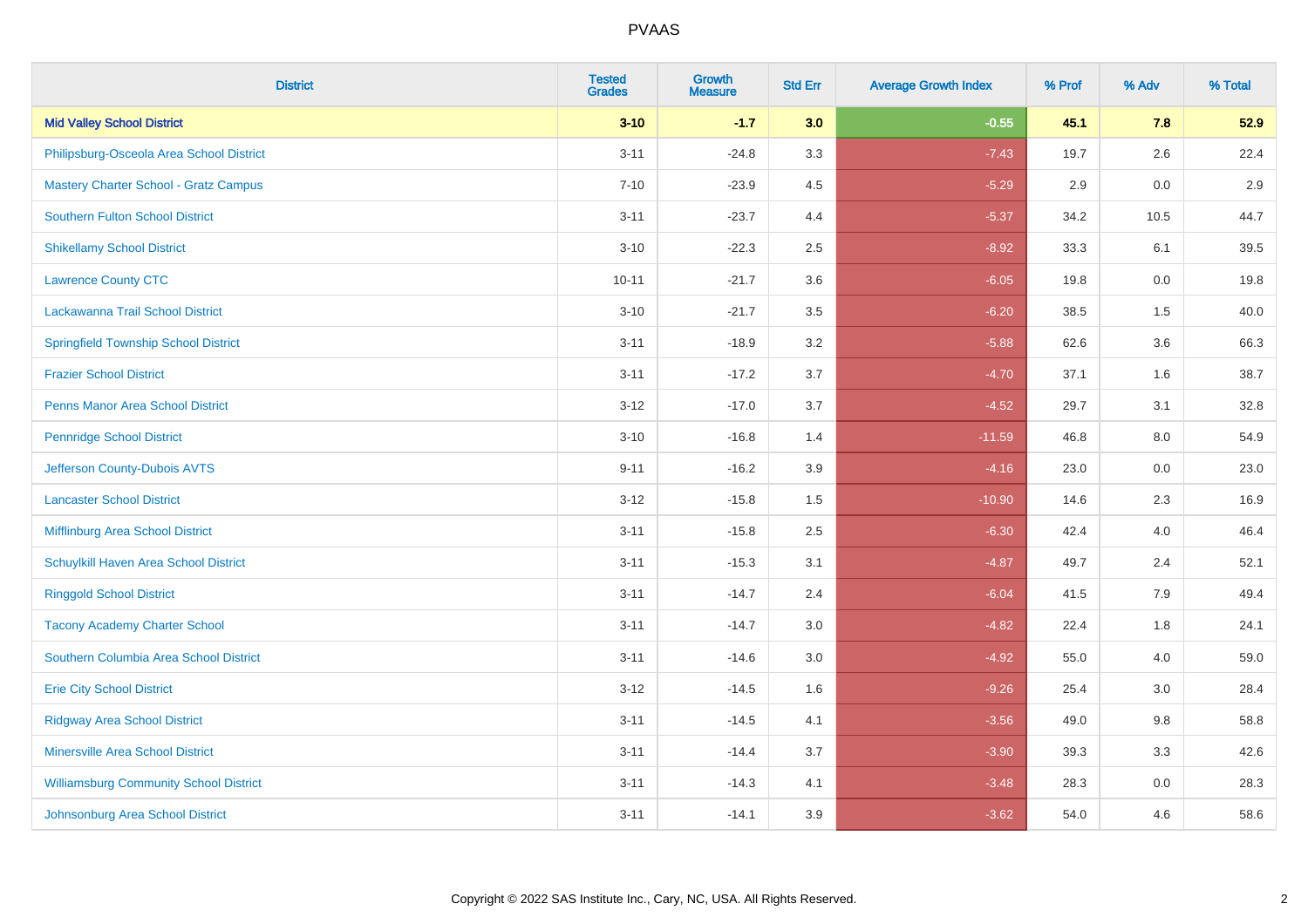| <b>District</b>                                 | <b>Tested</b><br><b>Grades</b> | <b>Growth</b><br><b>Measure</b> | <b>Std Err</b> | <b>Average Growth Index</b> | % Prof | % Adv   | % Total |
|-------------------------------------------------|--------------------------------|---------------------------------|----------------|-----------------------------|--------|---------|---------|
| <b>Mid Valley School District</b>               | $3 - 10$                       | $-1.7$                          | 3.0            | $-0.55$                     | 45.1   | 7.8     | 52.9    |
| <b>Riverside Beaver County School District</b>  | $3 - 11$                       | $-14.0$                         | 3.0            | $-4.64$                     | 49.4   | $8.8\,$ | 58.2    |
| <b>Bristol Township School District</b>         | $3 - 11$                       | $-13.9$                         | 2.0            | $-7.05$                     | 31.0   | 3.7     | 34.7    |
| <b>Tulpehocken Area School District</b>         | $3 - 12$                       | $-13.7$                         | 2.8            | $-4.81$                     | 36.7   | 2.8     | 39.4    |
| Propel Charter School - Braddock Hills          | $3 - 11$                       | $-13.6$                         | 3.6            | $-3.81$                     | 9.7    | 1.6     | 11.3    |
| Salisbury-Elk Lick School District              | $3 - 11$                       | $-13.5$                         | 5.9            | $-2.30$                     | 27.8   | 0.0     | 27.8    |
| <b>Titusville Area School District</b>          | $3 - 11$                       | $-13.2$                         | 2.6            | $-4.99$                     | 43.2   | 4.8     | 48.0    |
| <b>Rochester Area School District</b>           | $3 - 11$                       | $-13.2$                         | 4.6            | $-2.89$                     | 19.5   | 1.3     | 20.8    |
| <b>Northern Potter School District</b>          | $3 - 12$                       | $-13.1$                         | 4.6            | $-2.84$                     | 37.5   | 0.0     | 37.5    |
| Southern Huntingdon County School District      | $3 - 11$                       | $-12.9$                         | 3.2            | $-3.98$                     | 32.5   | $2.5\,$ | 35.0    |
| <b>Keystone Education Center Charter School</b> | $3 - 12$                       | $-12.9$                         | 5.9            | $-2.19$                     | 28.0   | 0.0     | 28.0    |
| <b>Hatboro-Horsham School District</b>          | $3 - 11$                       | $-12.8$                         | 1.7            | $-7.47$                     | 45.6   | 7.2     | 52.8    |
| <b>Norristown Area School District</b>          | $3 - 12$                       | $-12.8$                         | 1.6            | $-7.98$                     | 23.5   | 2.3     | 25.7    |
| <b>Avonworth School District</b>                | $3 - 10$                       | $-12.6$                         | 3.1            | $-4.01$                     | 59.8   | 4.6     | 64.4    |
| Columbia-Montour AVTS                           | $9 - 10$                       | $-12.5$                         | 3.0            | $-4.16$                     | 22.3   | 0.6     | 22.9    |
| <b>Wellsboro Area School District</b>           | $3 - 11$                       | $-12.4$                         | 3.0            | $-4.11$                     | 49.2   | 11.9    | 61.1    |
| <b>Owen J Roberts School District</b>           | $3 - 11$                       | $-12.3$                         | 1.6            | $-7.61$                     | 57.0   | 11.9    | 69.0    |
| <b>West Mifflin Area School District</b>        | $3 - 12$                       | $-12.3$                         | 2.9            | $-4.22$                     | 39.7   | 10.3    | 50.0    |
| <b>Annville-Cleona School District</b>          | $3 - 12$                       | $-12.1$                         | 2.7            | $-4.46$                     | 34.9   | 7.8     | 42.6    |
| Catasauqua Area School District                 | $3 - 12$                       | $-12.1$                         | 3.0            | $-4.00$                     | 36.8   | 7.6     | 44.3    |
| <b>Bucks County Technical High School</b>       | $9 - 10$                       | $-12.0$                         | 2.5            | $-4.84$                     | 35.9   | 3.2     | 39.2    |
| <b>Marion Center Area School District</b>       | $3 - 10$                       | $-12.0$                         | 3.1            | $-3.87$                     | 33.7   | 1.1     | 34.8    |
| <b>Moniteau School District</b>                 | $3 - 11$                       | $-11.8$                         | 3.3            | $-3.56$                     | 50.0   | 6.3     | 56.3    |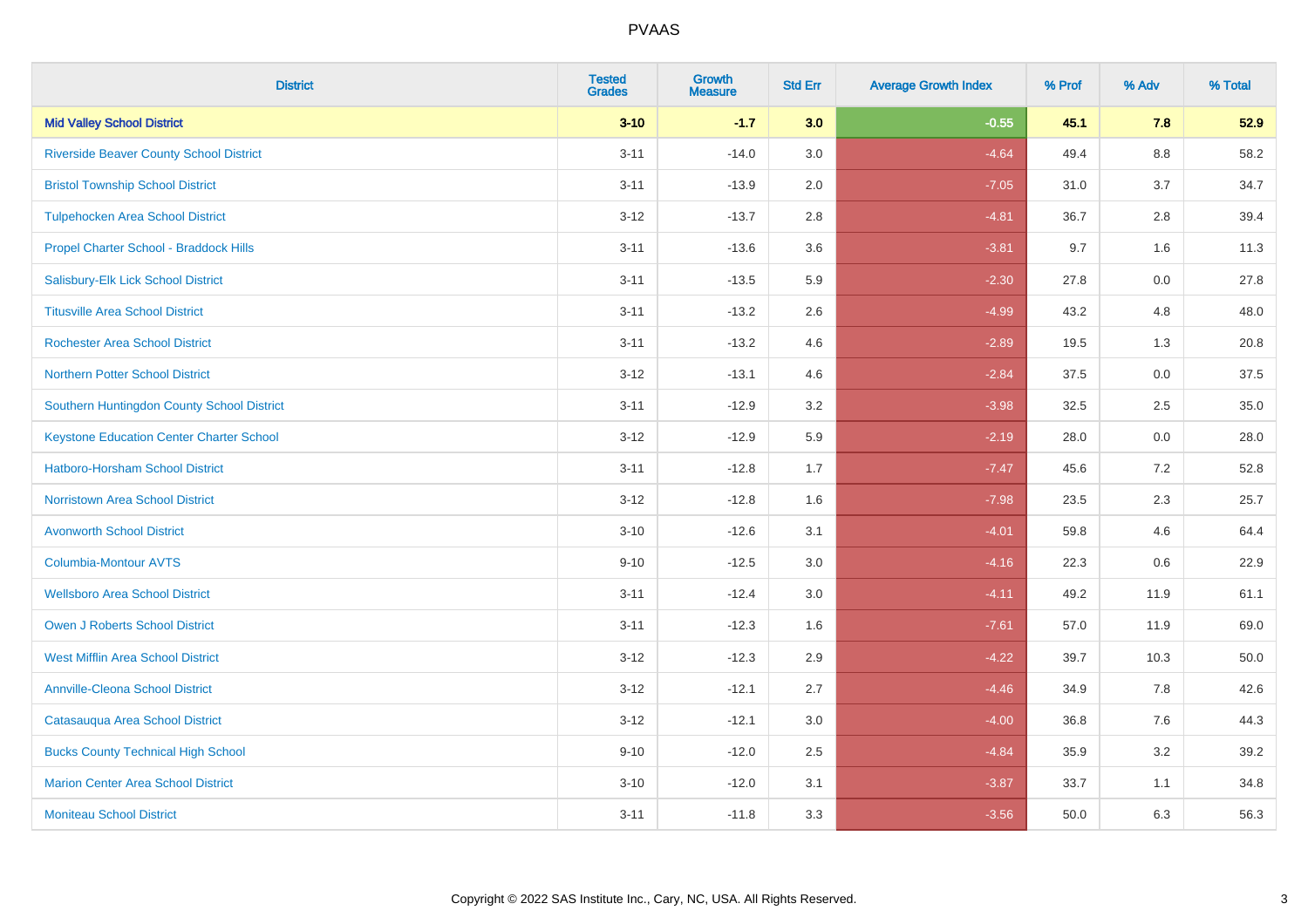| <b>District</b>                            | <b>Tested</b><br><b>Grades</b> | <b>Growth</b><br><b>Measure</b> | <b>Std Err</b> | <b>Average Growth Index</b> | % Prof | % Adv | % Total |
|--------------------------------------------|--------------------------------|---------------------------------|----------------|-----------------------------|--------|-------|---------|
| <b>Mid Valley School District</b>          | $3 - 10$                       | $-1.7$                          | 3.0            | $-0.55$                     | 45.1   | 7.8   | 52.9    |
| <b>Steelton-Highspire School District</b>  | $3 - 11$                       | $-11.8$                         | 3.5            | $-3.40$                     | 14.5   | 0.0   | 14.5    |
| <b>Propel Charter School-Homestead</b>     | $3 - 11$                       | $-11.7$                         | 4.1            | $-2.84$                     | 15.9   | 0.0   | 15.9    |
| <b>Abington School District</b>            | $3 - 10$                       | $-11.5$                         | 1.9            | $-6.00$                     | 56.2   | 11.6  | 67.8    |
| Southern Tioga School District             | $3 - 11$                       | $-11.5$                         | 2.7            | $-4.25$                     | 47.8   | 6.4   | 54.3    |
| <b>Maritime Academy Charter School</b>     | $3 - 10$                       | $-11.4$                         | 3.5            | $-3.29$                     | 15.2   | 0.0   | 15.2    |
| <b>Plum Borough School District</b>        | $3 - 11$                       | $-11.3$                         | 2.2            | $-5.19$                     | 51.1   | 9.0   | 60.1    |
| <b>South Park School District</b>          | $3 - 11$                       | $-11.3$                         | 2.7            | $-4.23$                     | 53.5   | 13.7  | 67.3    |
| La Academia Partnership Charter School     | $6 - 11$                       | $-11.0$                         | 4.7            | $-2.34$                     | 6.8    | 0.0   | 6.8     |
| <b>Sugar Valley Rural Charter School</b>   | $3 - 11$                       | $-11.0$                         | 4.5            | $-2.46$                     | 14.9   | 0.0   | 14.9    |
| <b>Solanco School District</b>             | $3 - 11$                       | $-11.0$                         | 2.0            | $-5.55$                     | 41.6   | 4.5   | 46.1    |
| <b>Propel Charter School-Montour</b>       | $3 - 10$                       | $-10.7$                         | 3.9            | $-2.71$                     | 13.7   | 0.0   | 13.7    |
| Northern Lehigh School District            | $3 - 12$                       | $-10.4$                         | 2.7            | $-3.82$                     | 28.0   | 9.3   | 37.3    |
| <b>Exeter Township School District</b>     | $3 - 11$                       | $-10.4$                         | 1.9            | $-5.44$                     | 50.6   | 2.7   | 53.3    |
| <b>Farrell Area School District</b>        | $3 - 11$                       | $-10.4$                         | 4.3            | $-2.41$                     | 19.0   | 0.0   | 19.0    |
| The New Academy Charter School             | $8 - 11$                       | $-10.4$                         | 5.2            | $-2.00$                     | 0.0    | 0.0   | 0.0     |
| <b>Union City Area School District</b>     | $3 - 12$                       | $-10.2$                         | 3.6            | $-2.87$                     | 42.9   | 3.2   | 46.0    |
| <b>Pittston Area School District</b>       | $3 - 11$                       | $-10.1$                         | 5.6            | $-1.80$                     | 38.1   | 9.5   | 47.6    |
| <b>Northwest Area School District</b>      | $3 - 10$                       | $-10.0$                         | 3.8            | $-2.59$                     | 34.6   | 7.3   | 41.8    |
| Jefferson-Morgan School District           | $3 - 10$                       | $-9.9$                          | 4.2            | $-2.35$                     | 43.8   | 4.2   | 47.9    |
| <b>Big Spring School District</b>          | $3 - 11$                       | $-9.8$                          | 2.4            | $-4.00$                     | 38.6   | 8.9   | 47.5    |
| <b>Neshannock Township School District</b> | $3 - 10$                       | $-9.7$                          | 2.9            | $-3.34$                     | 62.4   | 5.6   | 67.9    |
| <b>Benton Area School District</b>         | $3 - 10$                       | $-9.7$                          | 4.5            | $-2.18$                     | 43.2   | 5.4   | 48.6    |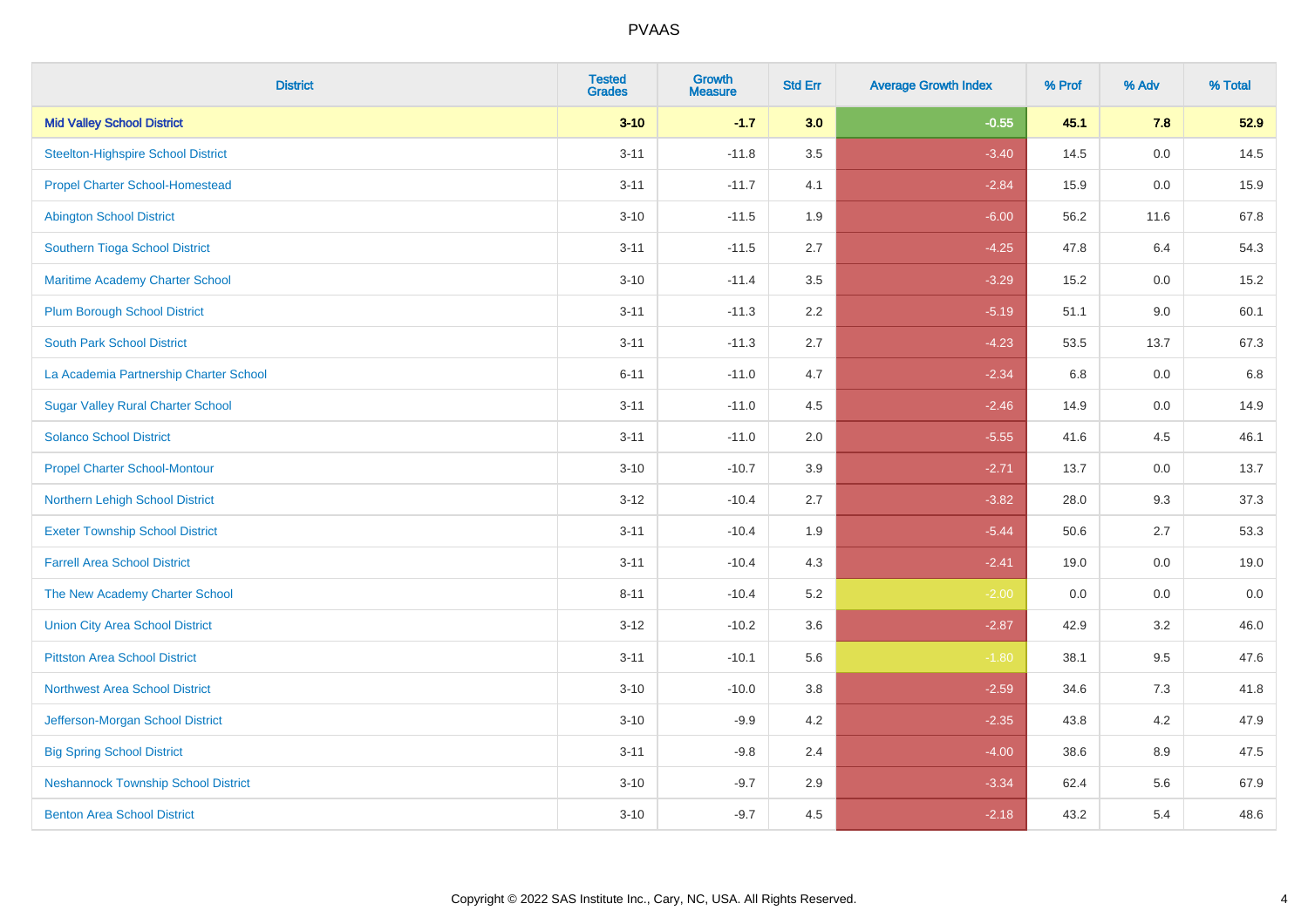| <b>District</b>                               | <b>Tested</b><br><b>Grades</b> | <b>Growth</b><br><b>Measure</b> | <b>Std Err</b> | <b>Average Growth Index</b> | % Prof | % Adv   | % Total |
|-----------------------------------------------|--------------------------------|---------------------------------|----------------|-----------------------------|--------|---------|---------|
| <b>Mid Valley School District</b>             | $3 - 10$                       | $-1.7$                          | 3.0            | $-0.55$                     | 45.1   | 7.8     | 52.9    |
| <b>Chambersburg Area School District</b>      | $3 - 11$                       | $-9.5$                          | 1.3            | $-7.20$                     | 42.7   | 8.6     | 51.4    |
| <b>Redbank Valley School District</b>         | $3 - 11$                       | $-9.5$                          | 3.4            | $-2.77$                     | 31.5   | 4.9     | 36.4    |
| <b>Clearfield Area School District</b>        | $3 - 10$                       | $-9.4$                          | 2.6            | $-3.56$                     | 43.0   | 3.1     | 46.1    |
| <b>Carmichaels Area School District</b>       | $3 - 10$                       | $-9.3$                          | 3.3            | $-2.81$                     | 35.1   | 1.4     | 36.5    |
| <b>Berwick Area School District</b>           | $3 - 11$                       | $-9.3$                          | 2.6            | $-3.59$                     | 42.1   | 5.5     | 47.6    |
| <b>Bradford Area School District</b>          | $3 - 12$                       | $-9.3$                          | 2.4            | $-3.87$                     | 45.8   | 8.3     | 54.2    |
| <b>North East School District</b>             | $3 - 11$                       | $-9.3$                          | 3.1            | $-3.02$                     | 62.6   | 14.4    | 77.0    |
| <b>Innovative Arts Academy Charter School</b> | $6 - 11$                       | $-9.1$                          | 3.7            | $-2.44$                     | 9.5    | 0.0     | 9.5     |
| <b>Mahanoy Area School District</b>           | $3 - 10$                       | $-9.0$                          | 3.6            | $-2.49$                     | 26.2   | 1.6     | 27.9    |
| <b>Aliquippa School District</b>              | $3 - 11$                       | $-9.0$                          | 4.2            | $-2.14$                     | 11.0   | 0.0     | 11.0    |
| Philadelphia Academy Charter School           | $3 - 11$                       | $-8.9$                          | 2.9            | $-3.04$                     | 50.5   | 2.9     | 53.4    |
| South Allegheny School District               | $3 - 11$                       | $-8.8$                          | 3.2            | $-2.70$                     | 40.5   | $0.0\,$ | 40.5    |
| <b>North Star School District</b>             | $3 - 11$                       | $-8.7$                          | 3.5            | $-2.51$                     | 47.8   | 6.0     | 53.7    |
| <b>Palisades School District</b>              | $3 - 11$                       | $-8.7$                          | 2.8            | $-3.06$                     | 53.8   | 6.7     | 60.5    |
| <b>Milton Area School District</b>            | $3 - 11$                       | $-8.7$                          | 2.5            | $-3.52$                     | 45.4   | $6.9\,$ | 52.3    |
| <b>Chartiers-Houston School District</b>      | $3 - 10$                       | $-8.6$                          | 3.5            | $-2.41$                     | 59.7   | 4.5     | 64.2    |
| <b>Lampeter-Strasburg School District</b>     | $3 - 12$                       | $-8.6$                          | 2.0            | $-4.33$                     | 55.1   | 9.8     | 64.8    |
| <b>West Middlesex Area School District</b>    | $3 - 10$                       | $-8.4$                          | 3.8            | $-2.21$                     | 34.9   | 2.8     | 37.6    |
| <b>Elizabeth Forward School District</b>      | $3 - 11$                       | $-8.4$                          | 2.4            | $-3.41$                     | 51.7   | 4.0     | 55.7    |
| <b>Southmoreland School District</b>          | $3 - 11$                       | $-8.3$                          | 3.6            | $-2.32$                     | 56.8   | 7.2     | 64.0    |
| <b>Tamaqua Area School District</b>           | $3 - 12$                       | $-8.2$                          | 2.5            | $-3.24$                     | 44.5   | 1.9     | 46.4    |
| <b>Muncy School District</b>                  | $3 - 11$                       | $-8.1$                          | 3.7            | $-2.21$                     | 42.0   | 3.8     | 45.8    |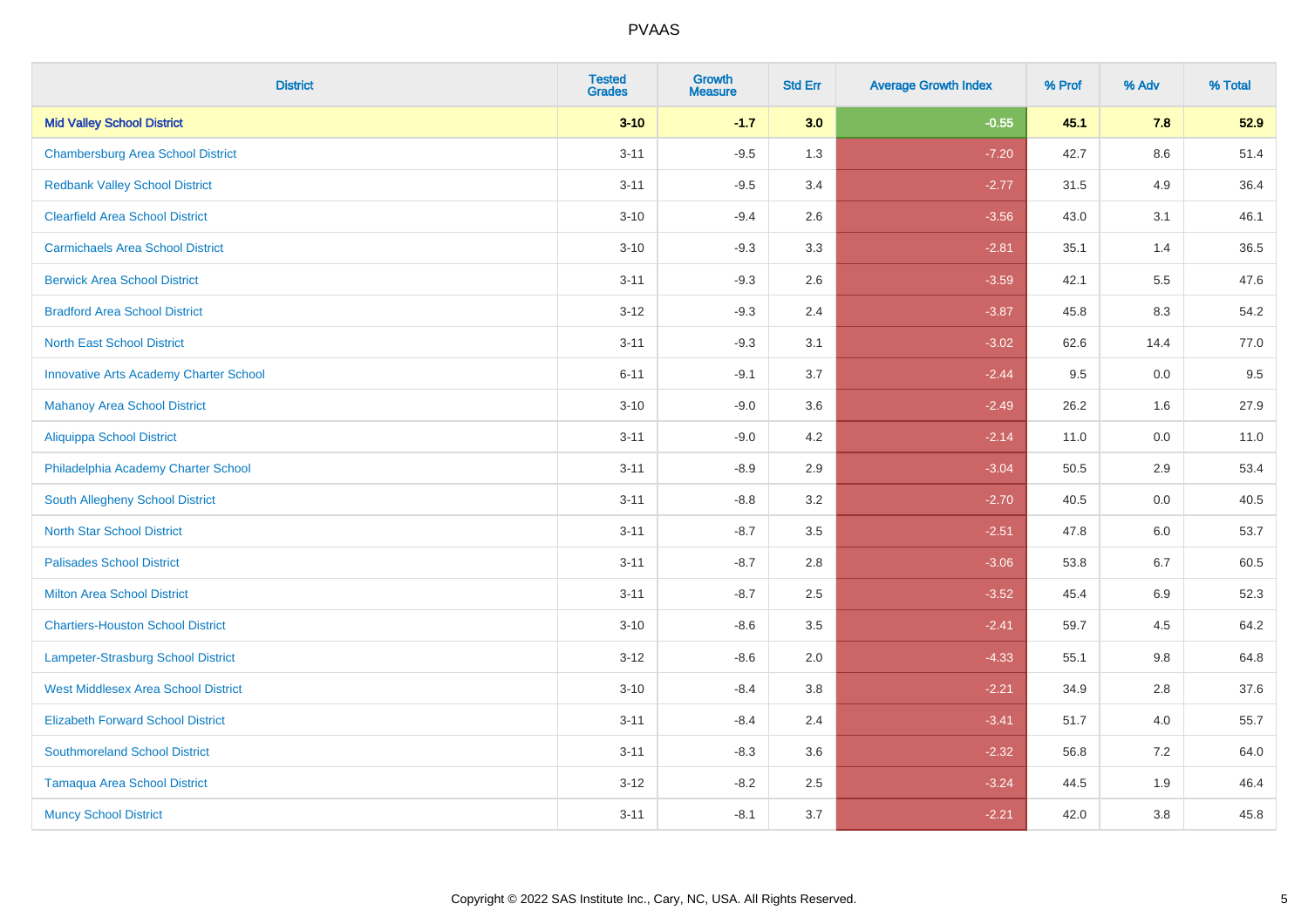| <b>District</b>                              | <b>Tested</b><br><b>Grades</b> | Growth<br><b>Measure</b> | <b>Std Err</b> | <b>Average Growth Index</b> | % Prof | % Adv   | % Total |
|----------------------------------------------|--------------------------------|--------------------------|----------------|-----------------------------|--------|---------|---------|
| <b>Mid Valley School District</b>            | $3 - 10$                       | $-1.7$                   | 3.0            | $-0.55$                     | 45.1   | 7.8     | 52.9    |
| <b>Portage Area School District</b>          | $3 - 10$                       | $-8.1$                   | 3.6            | $-2.26$                     | 40.6   | 9.4     | 50.0    |
| <b>Blairsville-Saltsburg School District</b> | $3 - 11$                       | $-8.0$                   | 3.0            | $-2.68$                     | 37.3   | 7.0     | 44.3    |
| <b>Western Beaver County School District</b> | $3 - 11$                       | $-7.8$                   | 4.2            | $-1.87$                     | 56.5   | $6.5\,$ | 63.0    |
| <b>Shamokin Area School District</b>         | $3 - 11$                       | $-7.7$                   | 4.8            | $-1.60$                     | 38.1   | 3.2     | 41.3    |
| <b>Pine Grove Area School District</b>       | $3 - 11$                       | $-7.7$                   | 2.9            | $-2.66$                     | 42.3   | 7.7     | 50.0    |
| <b>Dunmore School District</b>               | $3 - 11$                       | $-7.7$                   | 2.9            | $-2.62$                     | 34.0   | 7.2     | 41.2    |
| <b>Penn Hills School District</b>            | $3 - 11$                       | $-7.6$                   | 2.6            | $-2.94$                     | 33.1   | 0.7     | 33.8    |
| <b>Mohawk Area School District</b>           | $3 - 11$                       | $-7.5$                   | 3.1            | $-2.45$                     | 49.4   | 11.0    | 60.4    |
| Northern Tioga School District               | $3 - 12$                       | $-7.5$                   | 2.8            | $-2.64$                     | 54.0   | 1.2     | 55.2    |
| <b>Conneaut School District</b>              | $3-12$                         | $-7.5$                   | 2.6            | $-2.91$                     | 38.4   | 7.4     | 45.8    |
| <b>Highlands School District</b>             | $3 - 11$                       | $-7.4$                   | 2.7            | $-2.76$                     | 44.4   | 3.7     | 48.2    |
| <b>Williams Valley School District</b>       | $3 - 11$                       | $-7.3$                   | 3.4            | $-2.13$                     | 23.2   | 0.0     | 23.2    |
| <b>California Area School District</b>       | $3 - 10$                       | $-7.3$                   | 3.6            | $-2.02$                     | 42.6   | 9.8     | 52.5    |
| <b>Forest Hills School District</b>          | $3 - 11$                       | $-7.3$                   | 2.7            | $-2.74$                     | 41.1   | 13.7    | 54.8    |
| <b>Interboro School District</b>             | $3 - 12$                       | $-7.3$                   | 2.1            | $-3.43$                     | 46.6   | 4.8     | 51.4    |
| <b>Brownsville Area School District</b>      | $3 - 12$                       | $-7.2$                   | 3.9            | $-1.83$                     | 34.4   | 6.1     | 40.5    |
| <b>Windber Area School District</b>          | $3 - 11$                       | $-7.2$                   | 3.2            | $-2.24$                     | 55.4   | 7.2     | 62.6    |
| <b>Wallenpaupack Area School District</b>    | $3 - 11$                       | $-7.1$                   | 2.3            | $-3.09$                     | 40.8   | 2.4     | 43.1    |
| <b>Freedom Area School District</b>          | $3 - 11$                       | $-7.1$                   | 3.0            | $-2.37$                     | 43.8   | 4.2     | 47.9    |
| <b>Harbor Creek School District</b>          | $3 - 11$                       | $-7.1$                   | 2.7            | $-2.67$                     | 48.8   | 15.2    | 64.0    |
| <b>Moshannon Valley School District</b>      | $3 - 10$                       | $-7.0$                   | 3.4            | $-2.01$                     | 48.5   | 0.0     | 48.5    |
| <b>Penn-Delco School District</b>            | $3 - 11$                       | $-6.8$                   | 1.9            | $-3.51$                     | 46.6   | 3.2     | 49.8    |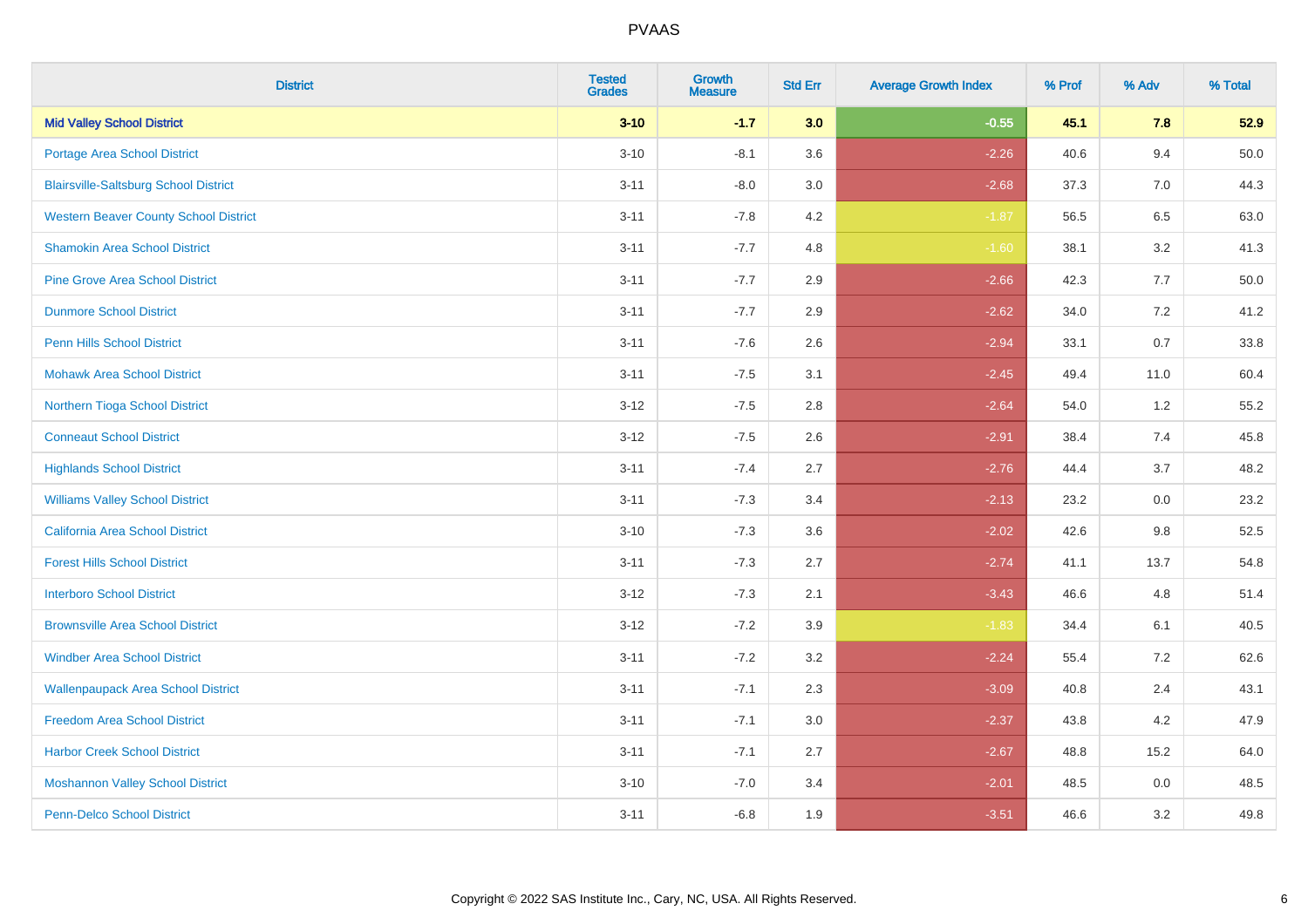| <b>District</b>                                   | <b>Tested</b><br><b>Grades</b> | <b>Growth</b><br><b>Measure</b> | <b>Std Err</b> | <b>Average Growth Index</b> | % Prof | % Adv   | % Total |
|---------------------------------------------------|--------------------------------|---------------------------------|----------------|-----------------------------|--------|---------|---------|
| <b>Mid Valley School District</b>                 | $3 - 10$                       | $-1.7$                          | 3.0            | $-0.55$                     | 45.1   | 7.8     | 52.9    |
| <b>Yough School District</b>                      | $3 - 10$                       | $-6.6$                          | 2.7            | $-2.43$                     | 50.8   | 4.0     | 54.8    |
| <b>Butler Area School District</b>                | $3 - 11$                       | $-6.5$                          | 1.5            | $-4.26$                     | 42.5   | 9.4     | 51.9    |
| <b>Executive Education Academy Charter School</b> | $3 - 10$                       | $-6.5$                          | 3.1            | $-2.08$                     | 23.7   | 2.2     | 25.8    |
| <b>New Castle Area School District</b>            | $3 - 12$                       | $-6.4$                          | 2.4            | $-2.66$                     | 32.5   | 4.3     | 36.8    |
| <b>Tri-Valley School District</b>                 | $3 - 10$                       | $-6.4$                          | 4.1            | $-1.57$                     | 37.0   | 4.4     | 41.3    |
| <b>Slippery Rock Area School District</b>         | $3 - 11$                       | $-6.3$                          | 2.5            | $-2.51$                     | 56.2   | 9.5     | 65.7    |
| <b>Upper Dauphin Area School District</b>         | $3 - 11$                       | $-6.3$                          | 3.2            | $-1.98$                     | 37.4   | 4.8     | 42.2    |
| <b>East Allegheny School District</b>             | $3 - 11$                       | $-6.3$                          | 3.3            | $-1.87$                     | 31.9   | 9.7     | 41.7    |
| <b>Dubois Area School District</b>                | $3 - 11$                       | $-6.2$                          | 2.0            | $-3.07$                     | 50.9   | 13.4    | 64.3    |
| <b>Mount Union Area School District</b>           | $3 - 10$                       | $-6.1$                          | 3.1            | $-1.97$                     | 32.2   | 3.4     | 35.6    |
| <b>Waynesboro Area School District</b>            | $3 - 12$                       | $-6.1$                          | 1.9            | $-3.20$                     | 50.0   | 6.8     | 56.8    |
| <b>East Lycoming School District</b>              | $3 - 11$                       | $-6.0$                          | 2.7            | $-2.24$                     | 48.3   | 4.2     | 52.5    |
| Karns City Area School District                   | $3 - 11$                       | $-6.0$                          | 2.9            | $-2.03$                     | 53.1   | 8.3     | 61.5    |
| <b>Forest City Regional School District</b>       | $3 - 12$                       | $-6.0$                          | $3.0\,$        | $-1.96$                     | 44.1   | $0.0\,$ | 44.1    |
| <b>Old Forge School District</b>                  | $3 - 12$                       | $-5.9$                          | 3.4            | $-1.73$                     | 52.9   | 7.1     | 60.0    |
| <b>Shade-Central City School District</b>         | $3 - 11$                       | $-5.9$                          | 4.6            | $-1.28$                     | 27.8   | 0.0     | 27.8    |
| <b>Fort Cherry School District</b>                | $3 - 10$                       | $-5.9$                          | 3.8            | $-1.56$                     | 55.2   | 5.2     | 60.3    |
| <b>Universal Audenried Charter School</b>         | $9 - 11$                       | $-5.8$                          | 2.4            | $-2.40$                     | 14.6   | $0.0\,$ | 14.6    |
| Jim Thorpe Area School District                   | $3 - 11$                       | $-5.8$                          | 2.7            | $-2.19$                     | 33.3   | 7.4     | 40.7    |
| <b>Blue Mountain School District</b>              | $3 - 10$                       | $-5.8$                          | 2.3            | $-2.56$                     | 46.6   | 8.5     | 55.1    |
| Susquehanna Township School District              | $3-12$                         | $-5.8$                          | 2.7            | $-2.17$                     | 36.0   | 5.6     | 41.6    |
| <b>Ferndale Area School District</b>              | $3 - 10$                       | $-5.8$                          | 4.3            | $-1.33$                     | 40.0   | 0.0     | 40.0    |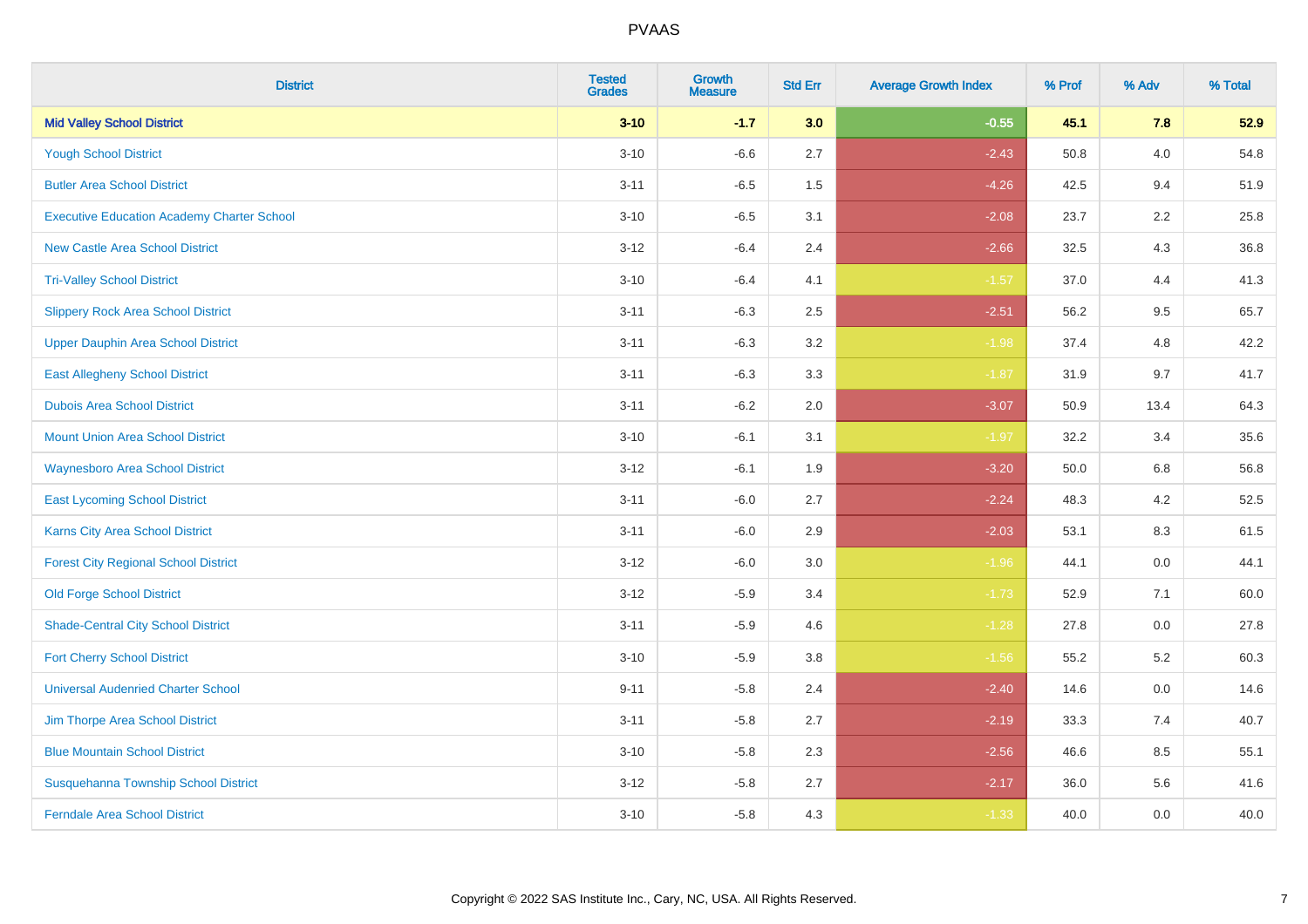| <b>District</b>                                | <b>Tested</b><br><b>Grades</b> | Growth<br><b>Measure</b> | <b>Std Err</b> | <b>Average Growth Index</b> | % Prof | % Adv   | % Total |
|------------------------------------------------|--------------------------------|--------------------------|----------------|-----------------------------|--------|---------|---------|
| <b>Mid Valley School District</b>              | $3 - 10$                       | $-1.7$                   | 3.0            | $-0.55$                     | 45.1   | 7.8     | 52.9    |
| <b>Pequea Valley School District</b>           | $3 - 11$                       | $-5.8$                   | 3.2            | $-1.80$                     | 39.8   | 9.1     | 48.9    |
| <b>Austin Area School District</b>             | $3 - 11$                       | $-5.7$                   | 6.4            | $-0.90$                     | 33.3   | 5.6     | 38.9    |
| <b>Carbon Career &amp; Technical Institute</b> | $9 - 11$                       | $-5.7$                   | 3.6            | $-1.59$                     | 34.5   | $1.2\,$ | 35.7    |
| <b>Claysburg-Kimmel School District</b>        | $3 - 11$                       | $-5.7$                   | 4.0            | $-1.42$                     | 42.9   | 8.2     | 51.0    |
| South Williamsport Area School District        | $3 - 10$                       | $-5.7$                   | 2.5            | $-2.30$                     | 45.5   | 4.5     | 50.0    |
| <b>Fairfield Area School District</b>          | $3 - 11$                       | $-5.6$                   | 3.4            | $-1.66$                     | 57.9   | 4.0     | 61.8    |
| <b>Canton Area School District</b>             | $3 - 11$                       | $-5.5$                   | 3.2            | $-1.75$                     | 40.7   | 2.3     | 43.0    |
| <b>Bermudian Springs School District</b>       | $3 - 11$                       | $-5.5$                   | 2.9            | $-1.94$                     | 56.4   | 6.8     | 63.2    |
| <b>Montrose Area School District</b>           | $3 - 10$                       | $-5.5$                   | 3.0            | $-1.82$                     | 46.7   | 5.4     | 52.2    |
| <b>Trinity Area School District</b>            | $3 - 11$                       | $-5.4$                   | 2.0            | $-2.71$                     | 48.3   | 11.8    | 60.1    |
| Imhotep Institute Charter High School          | $9 - 11$                       | $-5.3$                   | 5.8            | $-0.92$                     | 25.0   | 0.0     | 25.0    |
| <b>Corry Area School District</b>              | $3 - 11$                       | $-5.3$                   | 2.6            | $-2.03$                     | 38.5   | 6.0     | 44.5    |
| <b>Carlisle Area School District</b>           | $3 - 11$                       | $-5.3$                   | 1.9            | $-2.81$                     | 54.0   | 6.3     | 60.3    |
| <b>Indiana Area School District</b>            | $3 - 11$                       | $-5.3$                   | 2.3            | $-2.28$                     | 47.6   | 18.4    | 66.1    |
| <b>Middletown Area School District</b>         | $3 - 11$                       | $-5.3$                   | 2.6            | $-2.05$                     | 46.4   | 5.3     | 51.7    |
| <b>Brentwood Borough School District</b>       | $3 - 11$                       | $-5.3$                   | 3.0            | $-1.72$                     | 52.0   | 6.1     | 58.2    |
| Perseus House Charter School Of Excellence     | $6 - 11$                       | $-5.2$                   | 3.0            | $-1.72$                     | 16.5   | 0.0     | 16.5    |
| <b>Keystone Central School District</b>        | $3 - 11$                       | $-5.1$                   | 2.0            | $-2.46$                     | 44.7   | 4.6     | 49.4    |
| <b>Upper Moreland Township School District</b> | $3 - 11$                       | $-5.0$                   | 2.2            | $-2.31$                     | 57.9   | 4.0     | 61.9    |
| <b>Mount Pleasant Area School District</b>     | $3 - 11$                       | $-5.0$                   | 2.6            | $-1.93$                     | 52.6   | 0.0     | 52.6    |
| <b>Washington School District</b>              | $3 - 11$                       | $-4.9$                   | 2.8            | $-1.76$                     | 30.1   | 2.4     | 32.5    |
| <b>Brandywine Heights Area School District</b> | $3 - 11$                       | $-4.9$                   | 2.7            | $-1.81$                     | 49.2   | 8.2     | 57.4    |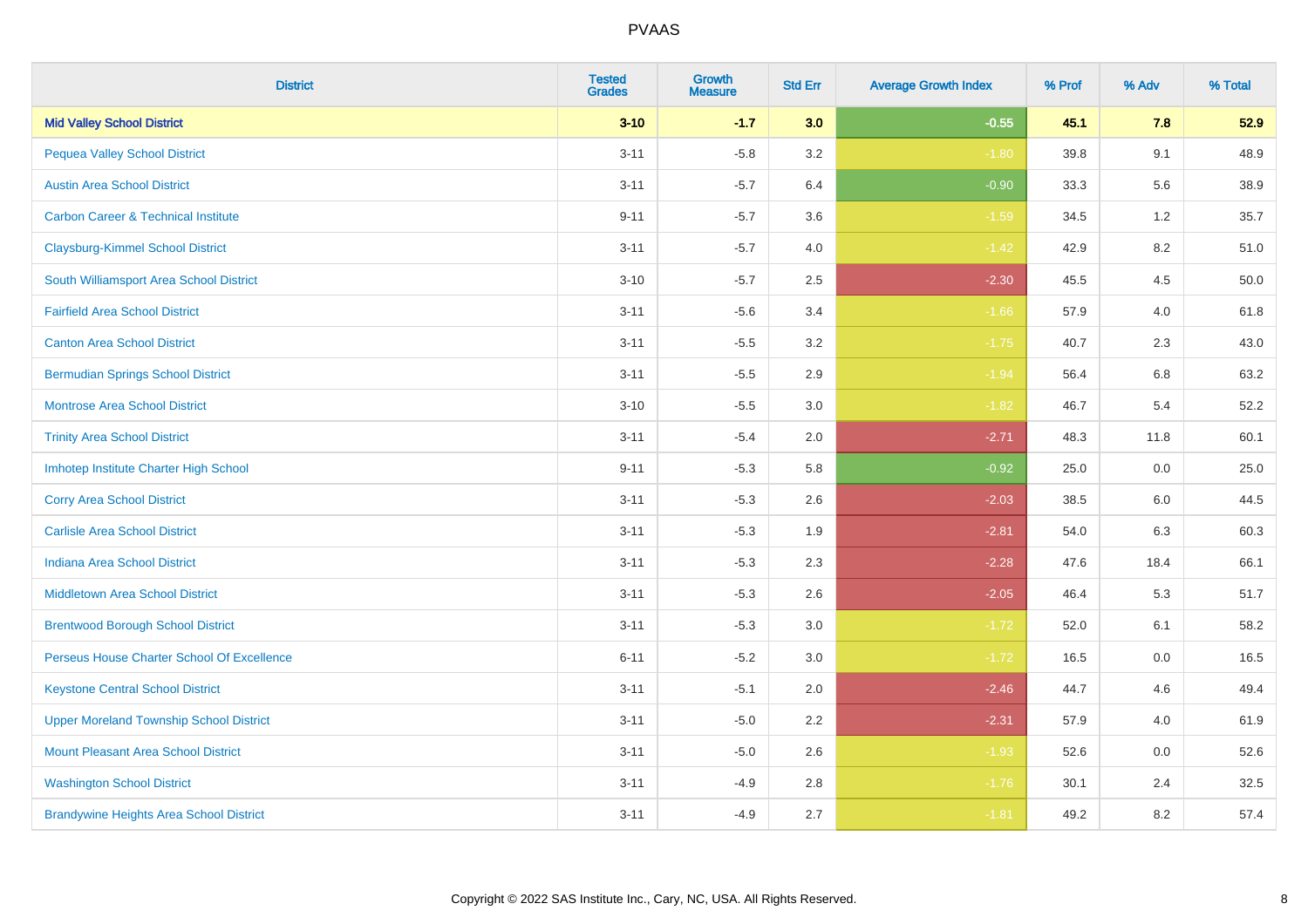| <b>District</b>                               | <b>Tested</b><br><b>Grades</b> | <b>Growth</b><br><b>Measure</b> | <b>Std Err</b> | <b>Average Growth Index</b> | % Prof | % Adv   | % Total |
|-----------------------------------------------|--------------------------------|---------------------------------|----------------|-----------------------------|--------|---------|---------|
| <b>Mid Valley School District</b>             | $3 - 10$                       | $-1.7$                          | 3.0            | $-0.55$                     | 45.1   | 7.8     | 52.9    |
| <b>Juniata County School District</b>         | $3 - 12$                       | $-4.9$                          | 2.1            | $-2.26$                     | 38.5   | $2.9\,$ | 41.4    |
| <b>Central Columbia School District</b>       | $3 - 12$                       | $-4.8$                          | 2.6            | $-1.86$                     | 53.7   | 14.8    | 68.5    |
| <b>Nazareth Area School District</b>          | $3 - 11$                       | $-4.7$                          | 1.7            | $-2.82$                     | 59.2   | $9.9\,$ | 69.0    |
| <b>Boyertown Area School District</b>         | $3 - 11$                       | $-4.7$                          | 1.5            | $-3.17$                     | 55.2   | 11.3    | 66.5    |
| <b>Apollo-Ridge School District</b>           | $3 - 12$                       | $-4.7$                          | 3.7            | $-1.24$                     | 50.0   | 10.0    | 60.0    |
| <b>Crawford Central School District</b>       | $3 - 11$                       | $-4.7$                          | 2.2            | $-2.15$                     | 40.6   | 10.5    | 51.1    |
| <b>Riverview School District</b>              | $3 - 11$                       | $-4.6$                          | 3.8            | $-1.20$                     | 57.9   | 15.8    | 73.7    |
| <b>West Greene School District</b>            | $3 - 11$                       | $-4.5$                          | 4.3            | $-1.04$                     | 36.6   | 7.3     | 43.9    |
| <b>Greensburg Salem School District</b>       | $3 - 11$                       | $-4.4$                          | 2.4            | $-1.88$                     | 47.6   | 4.9     | 52.4    |
| <b>Coatesville Area School District</b>       | $3 - 11$                       | $-4.4$                          | 1.7            | $-2.62$                     | 36.3   | 4.2     | 40.5    |
| <b>Quakertown Community School District</b>   | $3-12$                         | $-4.4$                          | 1.6            | $-2.70$                     | 56.5   | 10.0    | 66.6    |
| <b>Somerset Area School District</b>          | $3 - 11$                       | $-4.4$                          | 2.3            | $-1.93$                     | 44.4   | 14.9    | 59.3    |
| <b>Gillingham Charter School</b>              | $3 - 11$                       | $-4.4$                          | 5.6            | $-0.77$                     | 20.8   | 8.3     | 29.2    |
| <b>Forest Area School District</b>            | $3 - 11$                       | $-4.4$                          | 5.4            | $-0.81$                     | 36.2   | 2.1     | 38.3    |
| Jeannette City School District                | $3 - 11$                       | $-4.3$                          | 3.8            | $-1.13$                     | 46.7   | $7.5\,$ | 54.2    |
| <b>Antietam School District</b>               | $3 - 10$                       | $-4.3$                          | 3.8            | $-1.13$                     | 36.4   | $5.4$   | 41.8    |
| <b>Oxford Area School District</b>            | $3 - 11$                       | $-4.3$                          | 1.9            | $-2.26$                     | 41.3   | 8.0     | 49.3    |
| <b>Bristol Borough School District</b>        | $3-12$                         | $-4.3$                          | 3.4            | $-1.27$                     | 39.7   | 1.3     | 41.0    |
| <b>Turkeyfoot Valley Area School District</b> | $3 - 12$                       | $-4.3$                          | 5.6            | $-0.76$                     | 22.0   | 5.1     | 27.1    |
| <b>Troy Area School District</b>              | $3 - 10$                       | $-4.3$                          | 3.4            | $-1.26$                     | 43.2   | 5.7     | 48.9    |
| East Pennsboro Area School District           | $3 - 11$                       | $-4.2$                          | 2.5            | $-1.71$                     | 60.8   | 8.5     | 69.3    |
| <b>Ellwood City Area School District</b>      | $3 - 11$                       | $-4.2$                          | 3.2            | $-1.29$                     | 54.1   | 14.1    | 68.2    |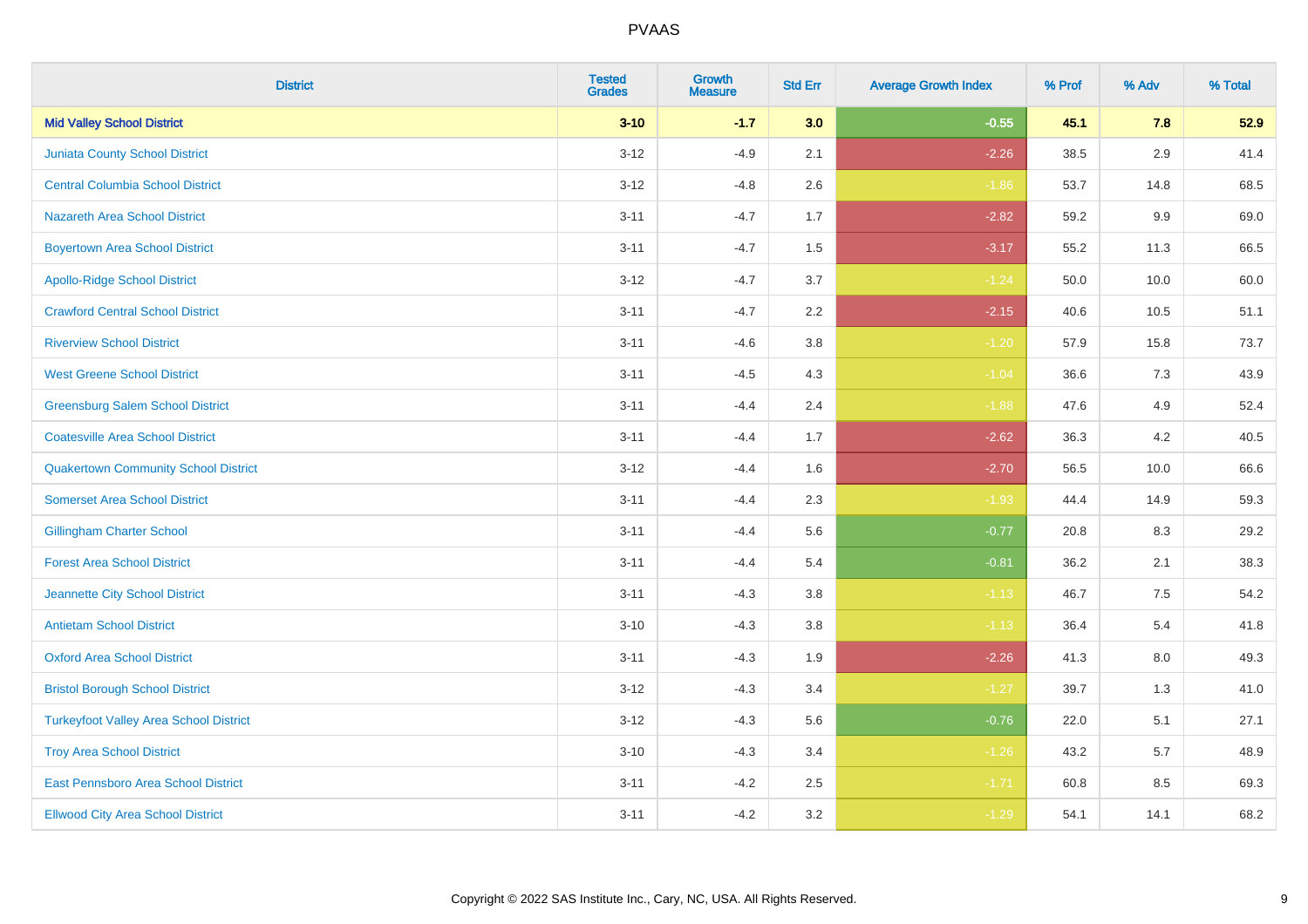| <b>District</b>                                                       | <b>Tested</b><br><b>Grades</b> | <b>Growth</b><br><b>Measure</b> | <b>Std Err</b> | <b>Average Growth Index</b> | % Prof | % Adv   | % Total |
|-----------------------------------------------------------------------|--------------------------------|---------------------------------|----------------|-----------------------------|--------|---------|---------|
| <b>Mid Valley School District</b>                                     | $3 - 10$                       | $-1.7$                          | 3.0            | $-0.55$                     | 45.1   | 7.8     | 52.9    |
| <b>MaST Community Charter School</b>                                  | $3 - 10$                       | $-4.1$                          | 2.7            | $-1.52$                     | 44.0   | 9.5     | 53.4    |
| <b>Easton Area School District</b>                                    | $3 - 12$                       | $-4.1$                          | 1.4            | $-2.91$                     | 39.9   | 4.0     | 43.9    |
| <b>Cambria Heights School District</b>                                | $3 - 10$                       | $-4.1$                          | 3.1            | $-1.32$                     | 51.0   | $6.0\,$ | 57.0    |
| <b>Elk Lake School District</b>                                       | $3 - 11$                       | $-4.0$                          | 3.3            | $-1.23$                     | 46.2   | 3.3     | 49.4    |
| <b>Pottstown School District</b>                                      | $3 - 12$                       | $-4.0$                          | 2.4            | $-1.68$                     | 29.8   | 1.2     | 31.0    |
| <b>Gettysburg Area School District</b>                                | $3 - 11$                       | $-4.0$                          | 2.1            | $-1.89$                     | 45.3   | 14.0    | 59.3    |
| Preparatory Charter School Of Mathematics, Science, Tech, And Careers | $9 - 10$                       | $-4.0$                          | 2.5            | $-1.59$                     | 15.0   | 0.0     | 15.0    |
| <b>Sullivan County School District</b>                                | $3 - 10$                       | $-4.0$                          | 4.4            | $-0.90$                     | 66.7   | 2.6     | 69.2    |
| <b>Westmont Hilltop School District</b>                               | $3 - 11$                       | $-4.0$                          | 2.8            | $-1.40$                     | 36.3   | 13.3    | 49.6    |
| Juniata Valley School District                                        | $3 - 11$                       | $-3.9$                          | 3.5            | $-1.10$                     | 44.4   | 3.5     | 47.8    |
| <b>Big Beaver Falls Area School District</b>                          | $3 - 11$                       | $-3.9$                          | 3.3            | $-1.18$                     | 34.1   | 3.5     | 37.6    |
| <b>York Co School Of Technology</b>                                   | $9 - 12$                       | $-3.8$                          | 1.7            | $-2.22$                     | 39.1   | 5.6     | 44.7    |
| <b>Valley Grove School District</b>                                   | $3 - 10$                       | $-3.7$                          | 3.7            | $-1.01$                     | 51.2   | 6.1     | 57.3    |
| <b>Kane Area School District</b>                                      | $3 - 10$                       | $-3.7$                          | 3.2            | $-1.17$                     | 39.5   | 9.9     | 49.4    |
| <b>Conemaugh Township Area School District</b>                        | $3 - 12$                       | $-3.7$                          | 3.4            | $-1.09$                     | 53.8   | 17.6    | 71.4    |
| <b>Kiski Area School District</b>                                     | $3 - 11$                       | $-3.7$                          | 2.0            | $-1.86$                     | 57.4   | 10.4    | 67.8    |
| <b>Twin Valley School District</b>                                    | $3 - 12$                       | $-3.6$                          | 2.1            | $-1.69$                     | 49.6   | 7.1     | 56.8    |
| <b>Perkiomen Valley School District</b>                               | $3 - 11$                       | $-3.5$                          | 1.6            | $-2.18$                     | 53.8   | 13.4    | 67.2    |
| <b>Fannett-Metal School District</b>                                  | $3 - 11$                       | $-3.4$                          | 5.1            | $-0.67$                     | 38.7   | 8.1     | 46.8    |
| <b>Chestnut Ridge School District</b>                                 | $3 - 12$                       | $-3.4$                          | 2.9            | $-1.17$                     | 46.6   | 5.8     | 52.4    |
| <b>Pittsburgh School District</b>                                     | $3 - 11$                       | $-3.3$                          | 1.1            | $-3.04$                     | 33.9   | 8.2     | 42.1    |
| <b>Riverside School District</b>                                      | $3 - 11$                       | $-3.2$                          | 3.0            | $-1.09$                     | 43.0   | 9.0     | 52.0    |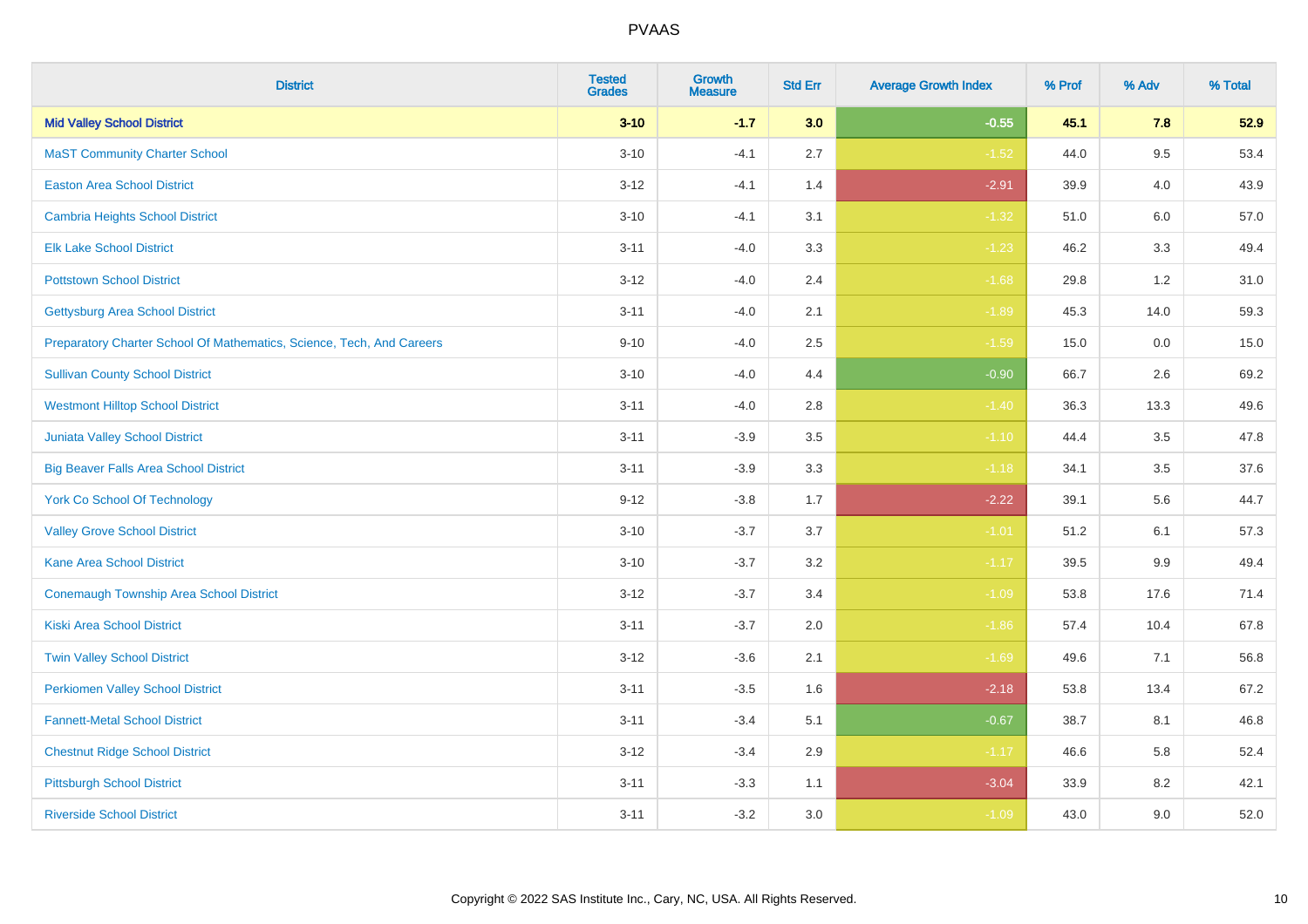| <b>District</b>                                         | <b>Tested</b><br><b>Grades</b> | <b>Growth</b><br><b>Measure</b> | <b>Std Err</b> | <b>Average Growth Index</b> | % Prof | % Adv | % Total |
|---------------------------------------------------------|--------------------------------|---------------------------------|----------------|-----------------------------|--------|-------|---------|
| <b>Mid Valley School District</b>                       | $3 - 10$                       | $-1.7$                          | 3.0            | $-0.55$                     | 45.1   | 7.8   | 52.9    |
| <b>Conemaugh Valley School District</b>                 | $3 - 12$                       | $-3.2$                          | 4.1            | $-0.78$                     | 48.2   | 5.6   | 53.7    |
| <b>Columbia Borough School District</b>                 | $3 - 12$                       | $-3.1$                          | 3.5            | $-0.89$                     | 29.5   | 1.9   | 31.4    |
| <b>Northeast Bradford School District</b>               | $3 - 10$                       | $-3.1$                          | 4.0            | $-0.78$                     | 33.9   | 3.4   | 37.3    |
| <b>Greater Johnstown School District</b>                | $3 - 11$                       | $-3.1$                          | 2.6            | $-1.19$                     | 26.1   | 0.0   | 26.1    |
| <b>Greencastle-Antrim School District</b>               | $3 - 11$                       | $-3.0$                          | 2.2            | $-1.36$                     | 62.4   | 9.9   | 72.3    |
| Center For Student Learning Charter School At Pennsbury | $6 - 12$                       | $-2.9$                          | 6.1            | $-0.47$                     | 42.9   | 0.0   | 42.9    |
| <b>Scranton School District</b>                         | $3 - 12$                       | $-2.9$                          | 2.4            | $-1.22$                     | 45.6   | 3.6   | 49.1    |
| Oil City Area School District                           | $3 - 11$                       | $-2.9$                          | 2.6            | $-1.08$                     | 44.4   | 5.8   | 50.2    |
| <b>Quaker Valley School District</b>                    | $3 - 11$                       | $-2.8$                          | 2.6            | $-1.08$                     | 55.2   | 13.2  | 68.4    |
| <b>Susquehanna Community School District</b>            | $3 - 11$                       | $-2.8$                          | 4.2            | $-0.66$                     | 49.4   | 6.9   | 56.3    |
| <b>Chichester School District</b>                       | $3 - 11$                       | $-2.7$                          | 2.3            | $-1.17$                     | 44.6   | 6.6   | 51.2    |
| <b>Lewisburg Area School District</b>                   | $3 - 11$                       | $-2.7$                          | 2.6            | $-1.03$                     | 57.0   | 18.5  | 75.6    |
| Shenango Area School District                           | $3 - 11$                       | $-2.6$                          | 3.3            | $-0.79$                     | 50.6   | 13.9  | 64.6    |
| <b>Charleroi School District</b>                        | $3 - 11$                       | $-2.6$                          | 3.0            | $-0.86$                     | 55.7   | 7.4   | 63.1    |
| <b>Dallas School District</b>                           | $3 - 11$                       | $-2.5$                          | 2.2            | $-1.12$                     | 54.9   | 7.6   | 62.4    |
| <b>Clarion-Limestone Area School District</b>           | $3 - 12$                       | $-2.5$                          | 4.1            | $-0.60$                     | 56.8   | 6.8   | 63.6    |
| North Pocono School District                            | $3 - 11$                       | $-2.3$                          | 3.4            | $-0.68$                     | 52.0   | 16.4  | 68.5    |
| <b>Wyoming Valley West School District</b>              | $3 - 11$                       | $-2.2$                          | 2.4            | $-0.91$                     | 49.4   | 3.0   | 52.4    |
| <b>Burgettstown Area School District</b>                | $3 - 11$                       | $-2.1$                          | 3.4            | $-0.62$                     | 50.0   | 1.4   | 51.4    |
| <b>Bald Eagle Area School District</b>                  | $3 - 11$                       | $-2.1$                          | 2.7            | $-0.75$                     | 48.4   | 9.4   | 57.7    |
| Huntingdon Area School District                         | $3 - 11$                       | $-2.0$                          | 2.7            | $-0.72$                     | 36.8   | 10.3  | 47.0    |
| Hope For Hyndman Charter School                         | $3 - 11$                       | $-2.0$                          | 6.1            | $-0.32$                     | 33.3   | 0.0   | 33.3    |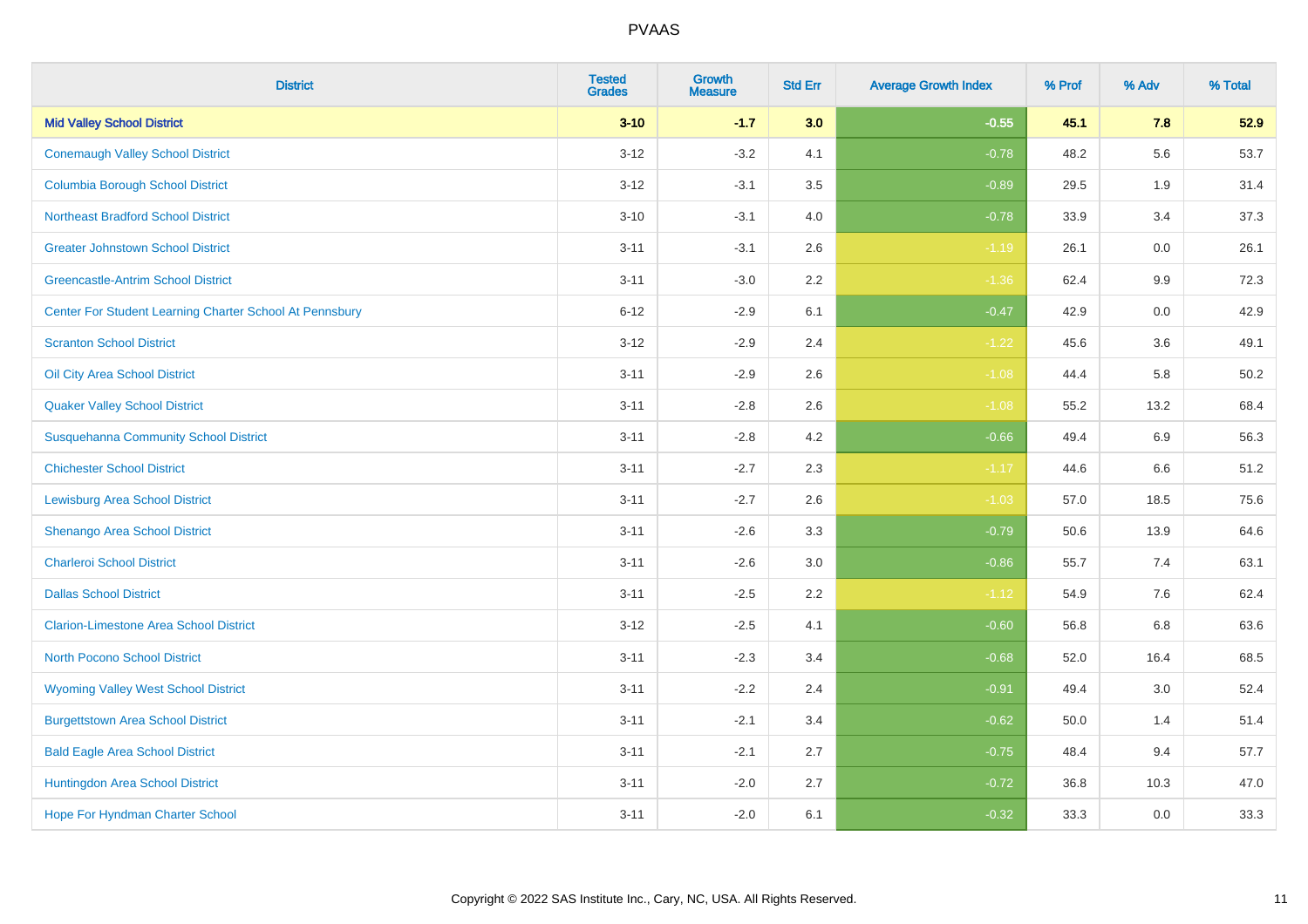| <b>District</b>                          | <b>Tested</b><br><b>Grades</b> | <b>Growth</b><br><b>Measure</b> | <b>Std Err</b> | <b>Average Growth Index</b> | % Prof | % Adv | % Total |
|------------------------------------------|--------------------------------|---------------------------------|----------------|-----------------------------|--------|-------|---------|
| <b>Mid Valley School District</b>        | $3 - 10$                       | $-1.7$                          | 3.0            | $-0.55$                     | 45.1   | 7.8   | 52.9    |
| <b>Montour School District</b>           | $3 - 11$                       | $-1.8$                          | 2.1            | $-0.88$                     | 61.4   | 15.1  | 76.5    |
| <b>North Hills School District</b>       | $3 - 11$                       | $-1.8$                          | 1.8            | $-0.96$                     | 59.1   | 14.1  | 73.2    |
| <b>Phoenixville Area School District</b> | $3 - 11$                       | $-1.7$                          | 2.1            | $-0.83$                     | 59.9   | 10.6  | 70.5    |
| <b>Chartiers Valley School District</b>  | $3 - 11$                       | $-1.7$                          | 2.0            | $-0.81$                     | 54.7   | 8.4   | 63.1    |
| <b>Mid Valley School District</b>        | $3 - 10$                       | $-1.7$                          | 3.0            | $-0.55$                     | 45.1   | 7.8   | 52.9    |
| South Side Area School District          | $3 - 11$                       | $-1.6$                          | 3.3            | $-0.48$                     | 50.0   | 6.8   | 56.8    |
| <b>Cornell School District</b>           | $3 - 11$                       | $-1.6$                          | 5.0            | $-0.32$                     | 33.8   | 1.5   | 35.4    |
| <b>Lehighton Area School District</b>    | $3 - 11$                       | $-1.6$                          | 2.3            | $-0.70$                     | 51.1   | 5.6   | 56.7    |
| <b>Central Greene School District</b>    | $3 - 11$                       | $-1.6$                          | 2.8            | $-0.55$                     | 54.2   | 2.8   | 57.0    |
| <b>Lebanon School District</b>           | $3 - 11$                       | $-1.6$                          | 1.9            | $-0.80$                     | 24.4   | 2.6   | 27.0    |
| <b>Sharpsville Area School District</b>  | $3 - 11$                       | $-1.4$                          | 3.5            | $-0.40$                     | 55.2   | 13.4  | 68.7    |
| <b>Seneca Valley School District</b>     | $3 - 11$                       | $-1.4$                          | 1.4            | $-0.99$                     | 57.2   | 11.4  | 68.6    |
| <b>Cheltenham School District</b>        | $3 - 11$                       | $-1.4$                          | 2.1            | $-0.67$                     | 46.1   | 10.0  | 56.1    |
| <b>Wyoming Area School District</b>      | $3 - 10$                       | $-1.3$                          | 2.6            | $-0.50$                     | 53.8   | 10.8  | 64.6    |
| <b>Bellwood-Antis School District</b>    | $3 - 10$                       | $-1.2$                          | 3.2            | $-0.39$                     | 55.1   | 10.1  | 65.2    |
| <b>Palmerton Area School District</b>    | $3 - 11$                       | $-1.2$                          | 3.0            | $-0.39$                     | 57.4   | 5.0   | 62.4    |
| Mt Lebanon School District               | $3 - 11$                       | $-1.0$                          | 1.5            | $-0.70$                     | 61.9   | 24.0  | 85.9    |
| North Schuylkill School District         | $3 - 11$                       | $-1.0$                          | 2.4            | $-0.42$                     | 41.8   | 5.1   | 46.8    |
| <b>Manheim Township School District</b>  | $3 - 12$                       | $-0.9$                          | 1.6            | $-0.58$                     | 53.2   | 15.5  | 68.7    |
| <b>Lakeview School District</b>          | $3 - 11$                       | $-0.9$                          | 3.7            | $-0.24$                     | 60.3   | 3.2   | 63.5    |
| <b>Glendale School District</b>          | $3 - 10$                       | $-0.9$                          | 3.7            | $-0.24$                     | 50.0   | 5.4   | 55.4    |
| <b>Conewago Valley School District</b>   | $3 - 12$                       | $-0.9$                          | 2.0            | $-0.45$                     | 51.7   | 9.6   | 61.3    |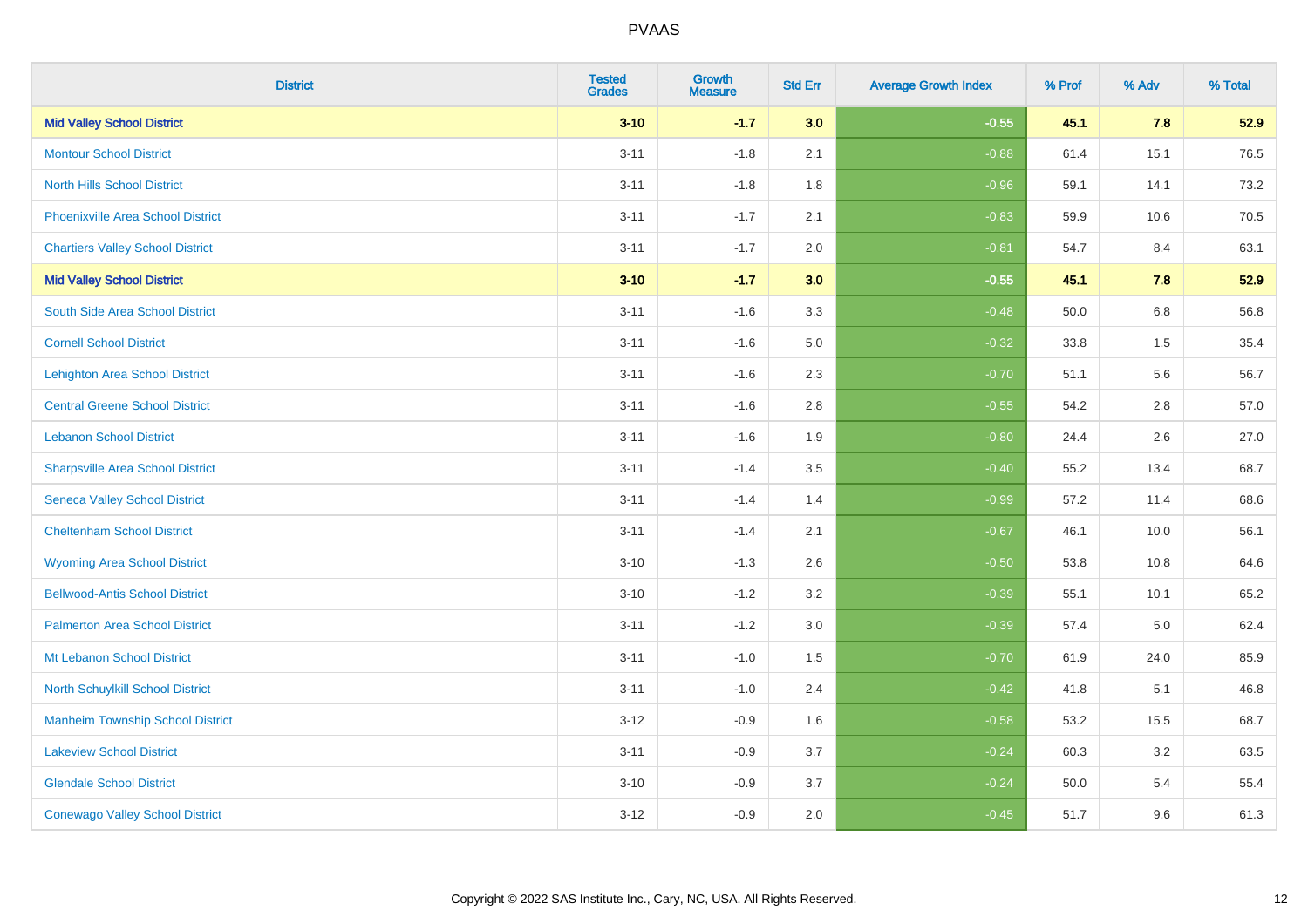| <b>District</b>                                    | <b>Tested</b><br><b>Grades</b> | <b>Growth</b><br><b>Measure</b> | <b>Std Err</b> | <b>Average Growth Index</b> | % Prof | % Adv | % Total |
|----------------------------------------------------|--------------------------------|---------------------------------|----------------|-----------------------------|--------|-------|---------|
| <b>Mid Valley School District</b>                  | $3 - 10$                       | $-1.7$                          | 3.0            | $-0.55$                     | 45.1   | 7.8   | 52.9    |
| <b>Elizabethtown Area School District</b>          | $3 - 12$                       | $-0.9$                          | 1.9            | $-0.47$                     | 50.0   | 11.2  | 61.2    |
| <b>Millville Area School District</b>              | $3 - 12$                       | $-0.9$                          | 4.7            | $-0.18$                     | 51.4   | 5.4   | 56.8    |
| <b>Bangor Area School District</b>                 | $3 - 12$                       | $-0.9$                          | 2.0            | $-0.43$                     | 44.3   | 4.7   | 49.0    |
| <b>Canon-Mcmillan School District</b>              | $3 - 11$                       | $-0.8$                          | 1.6            | $-0.50$                     | 58.7   | 15.9  | 74.6    |
| <b>Shaler Area School District</b>                 | $3 - 11$                       | $-0.8$                          | 1.9            | $-0.43$                     | 49.1   | 9.6   | 58.7    |
| Albert Gallatin Area School District               | $3 - 11$                       | $-0.8$                          | 2.4            | $-0.32$                     | 54.5   | 10.0  | 64.6    |
| <b>Westinghouse Arts Academy Charter School</b>    | $9 - 10$                       | $-0.7$                          | 3.6            | $-0.19$                     | 59.2   | 8.4   | 67.6    |
| <b>Achievement House Charter School</b>            | $7 - 11$                       | $-0.7$                          | 4.0            | $-0.17$                     | 32.5   | 2.6   | 35.1    |
| <b>Otto-Eldred School District</b>                 | $3 - 11$                       | $-0.7$                          | 4.2            | $-0.15$                     | 56.2   | 6.2   | 62.5    |
| <b>Panther Valley School District</b>              | $3 - 12$                       | $-0.6$                          | 3.3            | $-0.19$                     | 47.9   | 4.3   | 52.1    |
| <b>Tuscarora School District</b>                   | $3 - 11$                       | $-0.6$                          | 2.3            | $-0.27$                     | 45.1   | 8.1   | 53.2    |
| <b>Girard School District</b>                      | $3 - 11$                       | $-0.6$                          | 2.7            | $-0.22$                     | 53.9   | 15.6  | 69.6    |
| <b>Mount Carmel Area School District</b>           | $3 - 11$                       | $-0.6$                          | 3.1            | $-0.18$                     | 45.3   | 2.1   | 47.4    |
| <b>Central Fulton School District</b>              | $3 - 11$                       | $-0.5$                          | 3.5            | $-0.14$                     | 51.4   | 8.6   | 60.0    |
| Philadelphia Electrical & Tech Charter High School | $10 - 10$                      | $-0.5$                          | 2.9            | $-0.15$                     | 8.8    | 0.0   | $8.8\,$ |
| <b>Blue Ridge School District</b>                  | $3 - 11$                       | $-0.5$                          | 3.6            | $-0.12$                     | 44.6   | 3.1   | 47.7    |
| <b>Oley Valley School District</b>                 | $3 - 11$                       | $-0.4$                          | 2.8            | $-0.15$                     | 43.1   | 12.9  | 56.0    |
| <b>Harrisburg City School District</b>             | $3 - 11$                       | $-0.4$                          | 2.1            | $-0.19$                     | 15.1   | 0.4   | 15.5    |
| <b>Penn Manor School District</b>                  | $3 - 11$                       | $-0.4$                          | 1.6            | $-0.25$                     | 51.9   | 12.6  | 64.5    |
| New Kensington-Arnold School District              | $3 - 11$                       | $-0.4$                          | 3.8            | $-0.10$                     | 40.7   | 3.7   | 44.4    |
| <b>Crestwood School District</b>                   | $3 - 11$                       | $-0.4$                          | 2.4            | $-0.17$                     | 57.4   | 17.0  | 74.4    |
| <b>Southern Lehigh School District</b>             | $3 - 11$                       | $-0.4$                          | 2.3            | $-0.17$                     | 66.1   | 11.9  | 78.0    |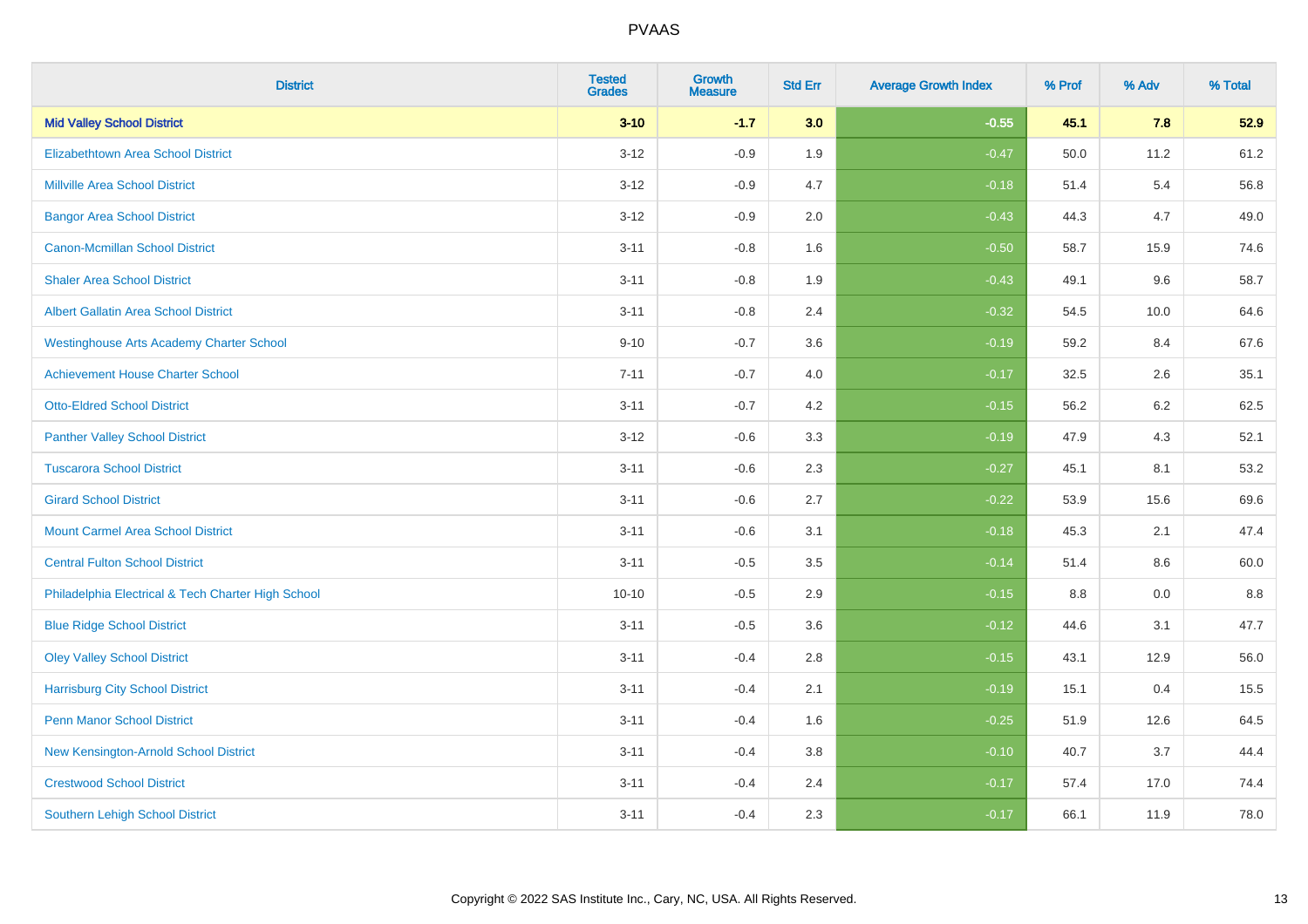| <b>District</b>                          | <b>Tested</b><br><b>Grades</b> | <b>Growth</b><br><b>Measure</b> | <b>Std Err</b> | <b>Average Growth Index</b> | % Prof | % Adv | % Total |
|------------------------------------------|--------------------------------|---------------------------------|----------------|-----------------------------|--------|-------|---------|
| <b>Mid Valley School District</b>        | $3 - 10$                       | $-1.7$                          | 3.0            | $-0.55$                     | 45.1   | 7.8   | 52.9    |
| <b>Bellefonte Area School District</b>   | $3 - 11$                       | $-0.4$                          | $2.2\,$        | $-0.17$                     | 47.6   | 10.6  | 58.2    |
| <b>Avella Area School District</b>       | $3 - 12$                       | $-0.3$                          | 4.7            | $-0.05$                     | 49.3   | 14.5  | 63.8    |
| <b>Chester-Upland School District</b>    | $3 - 11$                       | $-0.3$                          | 2.7            | $-0.09$                     | 13.8   | 0.8   | 14.6    |
| <b>Mercer Area School District</b>       | $3 - 11$                       | $-0.2$                          | 3.3            | $-0.06$                     | 56.0   | 8.0   | 64.0    |
| <b>Kutztown Area School District</b>     | $3 - 12$                       | $-0.2$                          | 3.2            | $-0.05$                     | 55.4   | 13.3  | 68.7    |
| <b>Warren County School District</b>     | $3 - 11$                       | $-0.1$                          | 1.8            | $-0.06$                     | 37.2   | 5.3   | 42.6    |
| <b>Susquenita School District</b>        | $3 - 11$                       | $-0.1$                          | $2.8\,$        | $-0.01$                     | 47.7   | 10.1  | 57.8    |
| Penn Cambria School District             | $3 - 11$                       | $-0.0$                          | 2.7            | $-0.01$                     | 61.5   | 7.7   | 69.2    |
| <b>Wilkes-Barre Area School District</b> | $3 - 11$                       | 0.1                             | 3.2            | 0.02                        | 35.5   | 5.4   | 40.9    |
| East Stroudsburg Area School District    | $3 - 11$                       | 0.1                             | 1.6            | 0.05                        | 45.8   | 7.8   | 53.6    |
| <b>Hempfield School District</b>         | $3 - 11$                       | 0.1                             | 1.4            | 0.08                        | 58.2   | 9.9   | 68.2    |
| <b>West Branch Area School District</b>  | $3 - 11$                       | 0.2                             | $3.8\,$        | 0.05                        | 47.2   | 1.9   | 49.1    |
| Northern Lebanon School District         | $3 - 11$                       | 0.4                             | 2.5            | 0.15                        | 28.0   | 3.0   | 31.0    |
| <b>Danville Area School District</b>     | $3 - 11$                       | 0.4                             | 2.6            | 0.15                        | 57.4   | 18.4  | 75.7    |
| <b>Jersey Shore Area School District</b> | $3 - 11$                       | 0.5                             | 2.6            | 0.21                        | 47.1   | 9.2   | 56.2    |
| <b>Reynolds School District</b>          | $3 - 10$                       | 0.5                             | 3.4            | 0.16                        | 52.1   | 7.0   | 59.2    |
| <b>Brockway Area School District</b>     | $3 - 11$                       | 0.6                             | 3.6            | 0.16                        | 49.2   | 7.7   | 56.9    |
| <b>Smethport Area School District</b>    | $3 - 12$                       | 0.6                             | 3.9            | 0.15                        | 37.0   | 1.8   | 38.9    |
| <b>Greater Latrobe School District</b>   | $3 - 11$                       | 0.6                             | 1.9            | 0.31                        | 55.5   | 14.1  | 69.5    |
| <b>Lower Dauphin School District</b>     | $3 - 11$                       | 0.6                             | 1.9            | 0.33                        | 49.2   | 12.6  | 61.8    |
| <b>Bloomsburg Area School District</b>   | $3 - 10$                       | 0.7                             | 3.0            | 0.23                        | 55.9   | 11.8  | 67.6    |
| Insight PA Cyber Charter School          | $3 - 11$                       | 0.7                             | 5.7            | 0.12                        | 50.0   | 4.8   | 54.8    |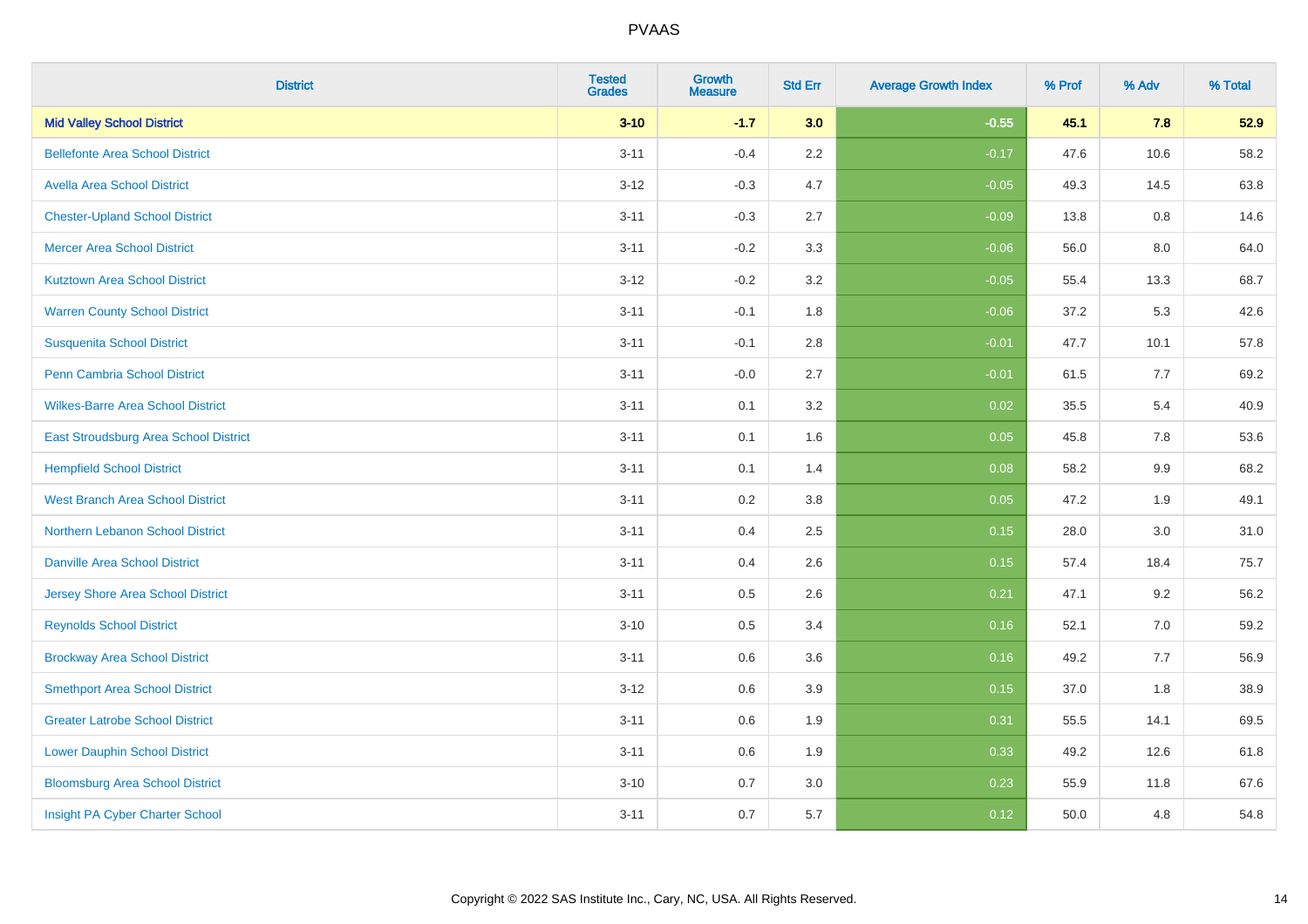| <b>District</b>                               | <b>Tested</b><br><b>Grades</b> | <b>Growth</b><br><b>Measure</b> | <b>Std Err</b> | <b>Average Growth Index</b> | % Prof | % Adv   | % Total |
|-----------------------------------------------|--------------------------------|---------------------------------|----------------|-----------------------------|--------|---------|---------|
| <b>Mid Valley School District</b>             | $3 - 10$                       | $-1.7$                          | 3.0            | $-0.55$                     | 45.1   | 7.8     | 52.9    |
| Lehigh Valley Academy Regional Charter School | $3 - 11$                       | 0.7                             | 2.3            | 0.32                        | 46.3   | $5.0\,$ | 51.4    |
| <b>Greenville Area School District</b>        | $3 - 11$                       | 0.7                             | 2.9            | 0.26                        | 53.4   | 6.9     | 60.3    |
| <b>Gateway School District</b>                | $3 - 11$                       | $0.8\,$                         | 2.2            | 0.38                        | 52.1   | 13.8    | 65.9    |
| <b>Wyomissing Area School District</b>        | $3 - 12$                       | 0.8                             | 2.6            | 0.33                        | 55.7   | 17.6    | 73.3    |
| <b>Wallingford-Swarthmore School District</b> | $3 - 10$                       | 0.9                             | 2.4            | 0.38                        | 64.4   | 22.7    | 87.1    |
| South Eastern School District                 | $3 - 11$                       | 0.9                             | 2.4            | 0.39                        | 54.8   | 6.6     | 61.4    |
| <b>Radnor Township School District</b>        | $3 - 12$                       | $1.0\,$                         | 2.1            | 0.50                        | 65.0   | 23.2    | 88.2    |
| <b>Lakeland School District</b>               | $3 - 11$                       | 1.1                             | 2.8            | 0.38                        | 48.6   | 3.7     | 52.3    |
| <b>Upper Adams School District</b>            | $3 - 11$                       | 1.3                             | 2.9            | 0.47                        | 55.2   | 8.6     | 63.8    |
| <b>Schuylkill Valley School District</b>      | $3 - 11$                       | 1.4                             | 2.5            | 0.56                        | 55.1   | 10.2    | 65.3    |
| <b>Newport School District</b>                | $3 - 12$                       | 1.4                             | 3.5            | 0.41                        | 51.5   | 10.3    | 61.8    |
| <b>Tussey Mountain School District</b>        | $3 - 12$                       | 1.5                             | 3.7            | 0.40                        | 38.6   | 1.8     | 40.4    |
| <b>Central Bucks School District</b>          | $3 - 11$                       | 1.6                             | 0.9            | 1.66                        | 63.0   | 16.8    | 79.8    |
| <b>Bensalem Township School District</b>      | $3 - 11$                       | 1.6                             | 1.6            | 0.98                        | 38.8   | 8.3     | 47.1    |
| <b>Athens Area School District</b>            | $3 - 11$                       | 1.6                             | 2.5            | 0.64                        | 46.9   | 7.6     | 54.5    |
| <b>Purchase Line School District</b>          | $3 - 12$                       | 1.7                             | 3.5            | 0.47                        | 43.1   | 5.4     | 48.5    |
| South Fayette Township School District        | $3 - 11$                       | 1.7                             | 2.0            | 0.88                        | 61.0   | 26.5    | 87.6    |
| <b>Baldwin-Whitehall School District</b>      | $3 - 11$                       | 1.8                             | 1.9            | 0.94                        | 58.6   | $8.6\,$ | 67.1    |
| <b>Laurel School District</b>                 | $3 - 11$                       | 1.8                             | 3.1            | 0.59                        | 70.1   | 2.3     | 72.4    |
| <b>West Jefferson Hills School District</b>   | $3 - 11$                       | 1.8                             | 2.1            | 0.88                        | 55.7   | 20.8    | 76.4    |
| <b>Williamsport Area School District</b>      | $3 - 11$                       | 1.9                             | 1.8            | 1.04                        | 44.1   | 12.8    | 56.9    |
| <b>Union Area School District</b>             | $3 - 11$                       | 1.9                             | 4.3            | 0.44                        | 61.5   | 0.0     | 61.5    |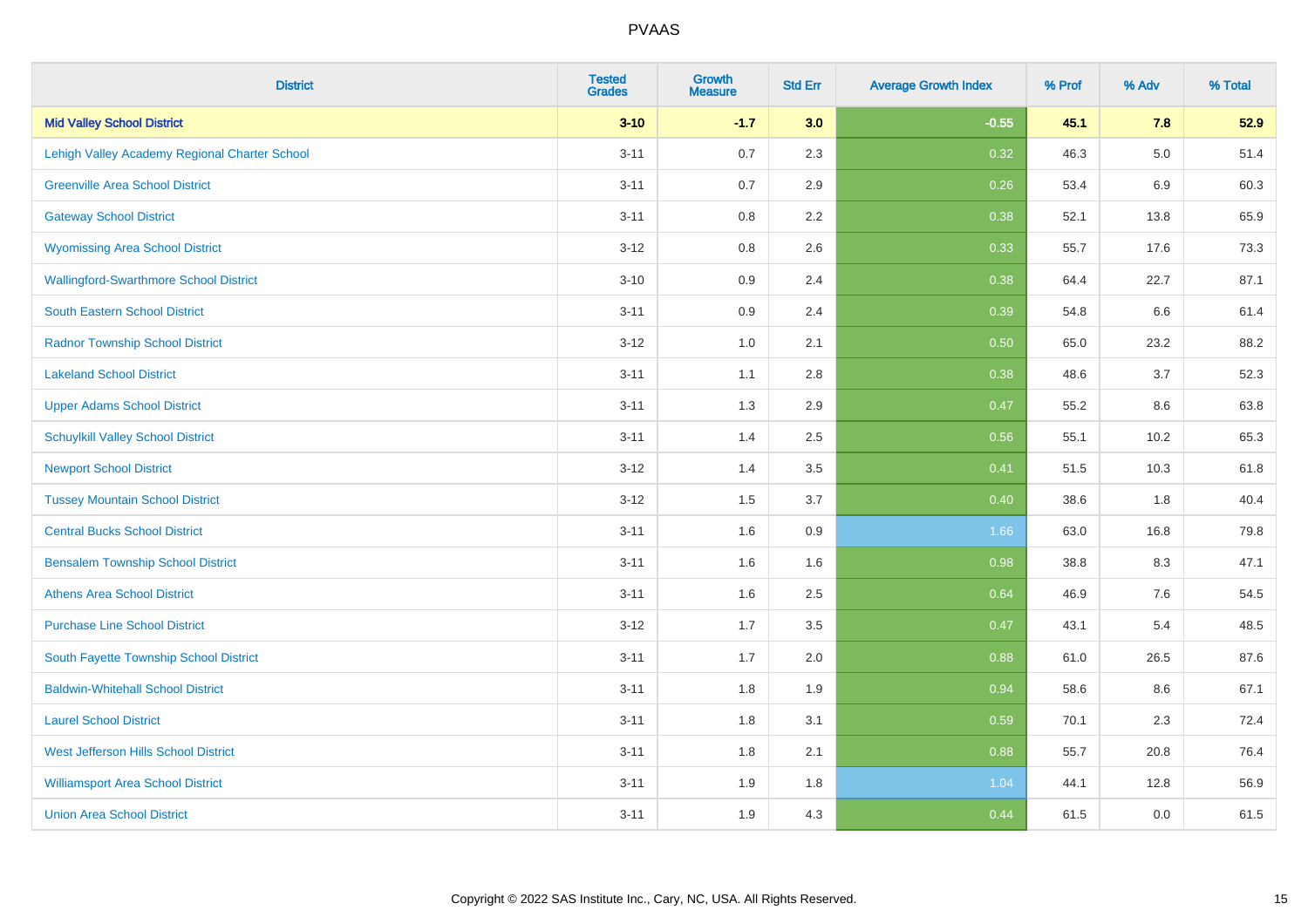| <b>District</b>                                | <b>Tested</b><br><b>Grades</b> | <b>Growth</b><br><b>Measure</b> | <b>Std Err</b> | <b>Average Growth Index</b> | % Prof | % Adv | % Total |
|------------------------------------------------|--------------------------------|---------------------------------|----------------|-----------------------------|--------|-------|---------|
| <b>Mid Valley School District</b>              | $3 - 10$                       | $-1.7$                          | 3.0            | $-0.55$                     | 45.1   | 7.8   | 52.9    |
| <b>Franklin Regional School District</b>       | $3 - 11$                       | 2.0                             | 1.9            | 1.02                        | 66.7   | 15.5  | 82.1    |
| <b>Marple Newtown School District</b>          | $3 - 11$                       | 2.0                             | 2.4            | 0.81                        | 57.6   | 12.8  | 70.4    |
| <b>Lower Moreland Township School District</b> | $3 - 11$                       | 2.0                             | 2.2            | 0.95                        | 62.8   | 17.0  | 79.8    |
| <b>Mastery Charter School - Thomas Campus</b>  | $3 - 10$                       | 2.1                             | 6.2            | 0.33                        | 28.6   | 0.0   | 28.6    |
| <b>Mcguffey School District</b>                | $3 - 11$                       | 2.1                             | 2.6            | 0.81                        | 57.7   | 3.1   | 60.8    |
| <b>Manheim Central School District</b>         | $3 - 11$                       | 2.1                             | 2.1            | 1.01                        | 53.2   | 11.6  | 64.8    |
| <b>United School District</b>                  | $3 - 11$                       | 2.1                             | 3.4            | 0.63                        | 60.3   | 6.6   | 66.9    |
| Northwestern Lehigh School District            | $3 - 11$                       | 2.2                             | 2.3            | 0.93                        | 53.3   | 9.7   | 63.0    |
| <b>Galeton Area School District</b>            | $3 - 11$                       | 2.2                             | 5.3            | 0.42                        | 41.3   | 4.4   | 45.6    |
| <b>Roberto Clemente Charter School</b>         | $3 - 12$                       | 2.2                             | 4.9            | 0.45                        | 27.5   | 5.0   | 32.5    |
| <b>Hanover Area School District</b>            | $3 - 11$                       | 2.2                             | 4.6            | 0.48                        | 42.9   | 5.7   | 48.6    |
| <b>Union School District</b>                   | $3 - 12$                       | 2.3                             | 4.2            | 0.54                        | 32.6   | 7.0   | 39.5    |
| <b>Tunkhannock Area School District</b>        | $3 - 11$                       | 2.3                             | 2.2            | 1.01                        | 44.9   | 9.6   | 54.6    |
| <b>Camp Hill School District</b>               | $3 - 12$                       | 2.3                             | 3.0            | 0.78                        | 53.6   | 17.5  | 71.1    |
| <b>Bedford Area School District</b>            | $3 - 11$                       | 2.5                             | 2.6            | 0.93                        | 48.5   | 10.0  | 58.5    |
| Mastery Charter High School-Lenfest Campus     | $7 - 11$                       | 2.5                             | 5.7            | 0.43                        | 40.0   | 0.0   | 40.0    |
| <b>Methacton School District</b>               | $3 - 11$                       | 2.5                             | 1.7            | 1.43                        | 62.5   | 16.4  | 79.0    |
| <b>Armstrong School District</b>               | $3 - 11$                       | 2.6                             | 1.7            | 1.53                        | 51.5   | 6.1   | 57.6    |
| <b>Hopewell Area School District</b>           | $3 - 11$                       | 2.6                             | 2.7            | 0.97                        | 58.4   | 4.0   | 62.4    |
| <b>Pottsgrove School District</b>              | $3 - 11$                       | 2.8                             | 2.0            | 1.35                        | 44.0   | 10.0  | 53.9    |
| <b>Forbes Road School District</b>             | $3 - 11$                       | 2.8                             | 5.1            | 0.56                        | 41.4   | 10.3  | 51.7    |
| <b>Central Cambria School District</b>         | $3 - 11$                       | 3.0                             | 2.5            | 1.17                        | 56.2   | 9.7   | 66.0    |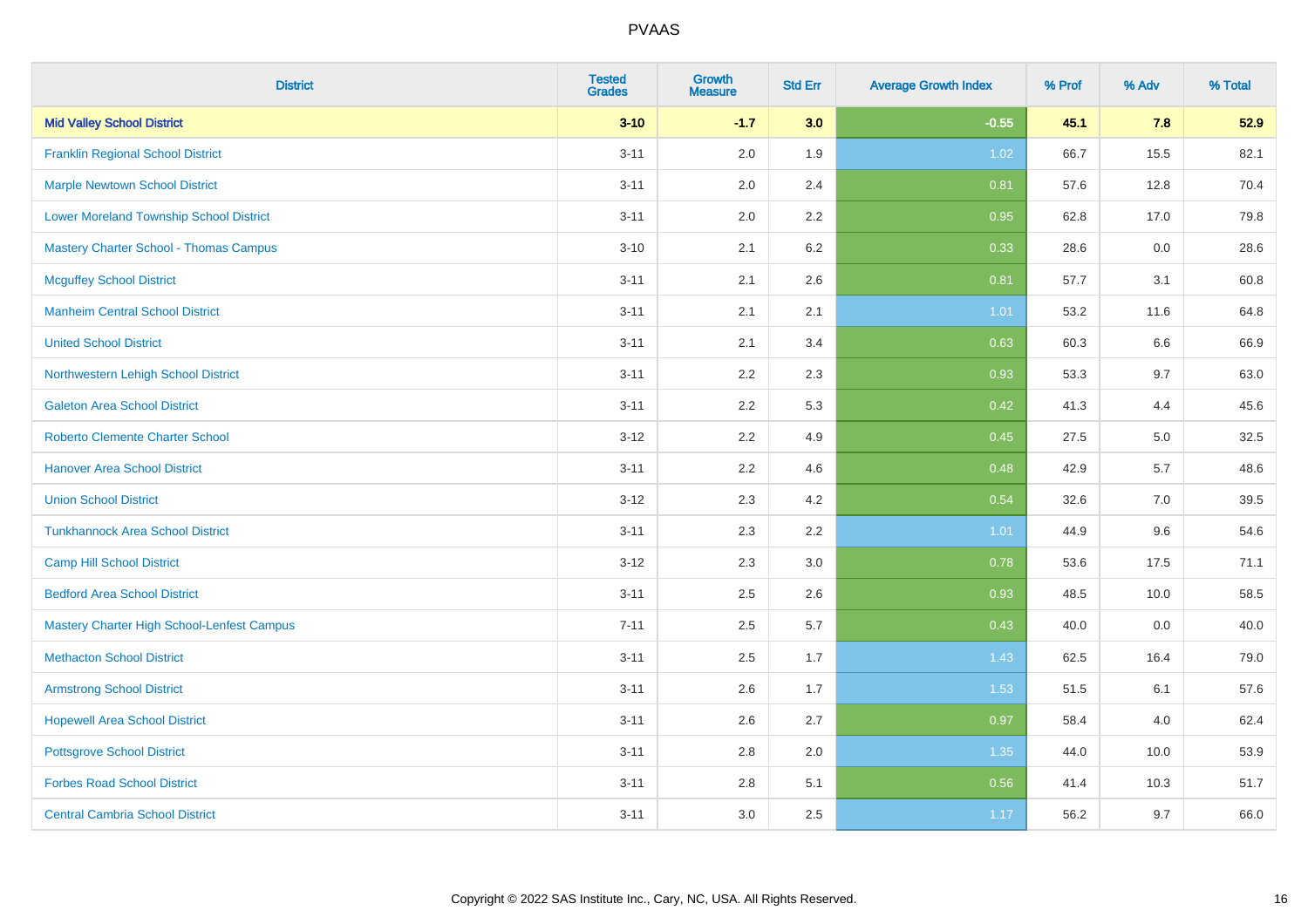| <b>District</b>                                    | <b>Tested</b><br><b>Grades</b> | <b>Growth</b><br><b>Measure</b> | <b>Std Err</b> | <b>Average Growth Index</b> | % Prof | % Adv | % Total |
|----------------------------------------------------|--------------------------------|---------------------------------|----------------|-----------------------------|--------|-------|---------|
| <b>Mid Valley School District</b>                  | $3 - 10$                       | $-1.7$                          | 3.0            | $-0.55$                     | 45.1   | 7.8   | 52.9    |
| <b>General Mclane School District</b>              | $3 - 11$                       | 3.1                             | 2.9            | 1.07                        | 62.3   | 4.9   | 67.2    |
| <b>Millcreek Township School District</b>          | $3 - 11$                       | 3.1                             | 1.5            | 2.06                        | 55.6   | 14.2  | 69.7    |
| <b>Keystone School District</b>                    | $3 - 11$                       | 3.1                             | 3.3            | 0.94                        | 50.6   | 6.5   | 57.1    |
| <b>Pleasant Valley School District</b>             | $3 - 11$                       | 3.1                             | 2.0            | 1.57                        | 57.2   | 5.5   | 62.8    |
| <b>Donegal School District</b>                     | $3 - 12$                       | 3.1                             | 2.4            | 1.29                        | 60.6   | 9.1   | 69.7    |
| <b>Woodland Hills School District</b>              | $3 - 12$                       | 3.2                             | 2.6            | 1.22                        | 31.4   | 3.6   | 35.0    |
| <b>Commodore Perry School District</b>             | $3 - 11$                       | 3.2                             | 5.5            | 0.58                        | 58.3   | 0.0   | 58.3    |
| <b>West York Area School District</b>              | $3 - 12$                       | 3.2                             | 2.3            | 1.38                        | 53.8   | 4.4   | 58.2    |
| <b>Altoona Area School District</b>                | $3 - 12$                       | 3.3                             | 1.6            | 1.99                        | 47.7   | 8.2   | 55.9    |
| Southeastern Greene School District                | $3 - 10$                       | 3.3                             | 4.6            | 0.72                        | 57.6   | 6.1   | 63.6    |
| <b>Spring Cove School District</b>                 | $3 - 11$                       | 3.4                             | 2.5            | 1.33                        | 47.8   | 12.7  | 60.4    |
| <b>Fairview School District</b>                    | $3 - 11$                       | 3.4                             | 2.6            | 1.32                        | 57.2   | 17.6  | 74.8    |
| <b>Clairton City School District</b>               | $3 - 11$                       | $3.5\,$                         | 3.7            | 0.95                        | 13.4   | 0.0   | 13.4    |
| <b>Lincoln Park Performing Arts Charter School</b> | $7 - 11$                       | 3.6                             | 2.5            | 1.42                        | 59.6   | 14.7  | 74.3    |
| <b>Conrad Weiser Area School District</b>          | $3 - 11$                       | 3.6                             | 2.2            | 1.63                        | 52.1   | 2.1   | 54.2    |
| <b>North Clarion County School District</b>        | $3 - 12$                       | 3.7                             | 4.3            | 0.85                        | 67.5   | 15.0  | 82.5    |
| <b>Hermitage School District</b>                   | $3 - 12$                       | 3.8                             | 2.4            | 1.60                        | 57.5   | 9.3   | 66.8    |
| <b>South Butler County School District</b>         | $3 - 10$                       | 3.9                             | 2.5            | 1.54                        | 53.1   | 16.6  | 69.7    |
| <b>South Western School District</b>               | $3 - 12$                       | 3.9                             | 1.9            | 2.08                        | 60.2   | 8.1   | 68.3    |
| Esperanza Academy Charter School                   | $4 - 11$                       | 4.0                             | 2.5            | 1.61                        | 32.4   | 0.7   | 33.1    |
| Northampton Area School District                   | $3 - 11$                       | 4.0                             | 1.6            | 2.51                        | 52.3   | 10.8  | 63.1    |
| <b>Muhlenberg School District</b>                  | $3 - 10$                       | 4.0                             | 1.9            | 2.10                        | 34.2   | 2.6   | 36.8    |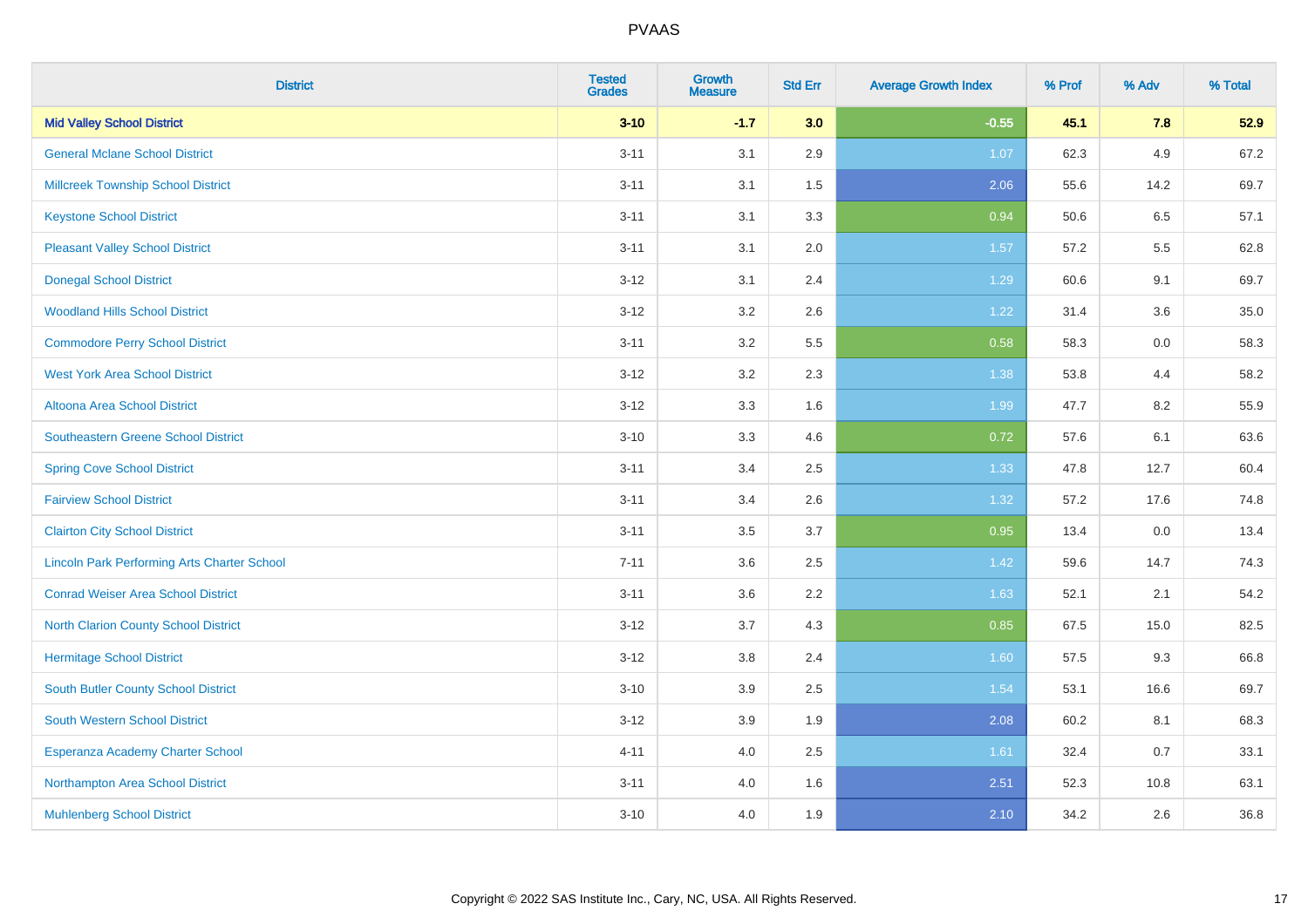| <b>District</b>                                 | <b>Tested</b><br><b>Grades</b> | <b>Growth</b><br><b>Measure</b> | <b>Std Err</b> | <b>Average Growth Index</b> | % Prof | % Adv | % Total |
|-------------------------------------------------|--------------------------------|---------------------------------|----------------|-----------------------------|--------|-------|---------|
| <b>Mid Valley School District</b>               | $3 - 10$                       | $-1.7$                          | 3.0            | $-0.55$                     | 45.1   | 7.8   | 52.9    |
| <b>Towanda Area School District</b>             | $3 - 11$                       | 4.0                             | 2.8            | 1.44                        | 39.4   | 6.6   | 46.0    |
| <b>Berlin Brothersvalley School District</b>    | $3 - 11$                       | 4.0                             | 4.2            | 0.96                        | 48.8   | 14.0  | 62.8    |
| <b>Neshaminy School District</b>                | $3 - 11$                       | 4.0                             | 1.3            | 3.02                        | 58.7   | 9.5   | 68.2    |
| <b>West Allegheny School District</b>           | $3 - 12$                       | 4.0                             | 2.1            | 1.96                        | 63.1   | 15.7  | 78.8    |
| Mastery Charter School - Shoemaker Campus       | $7 - 10$                       | 4.1                             | 3.0            | 1.34                        | 20.9   | 3.3   | 24.2    |
| <b>Line Mountain School District</b>            | $3 - 11$                       | 4.1                             | 3.2            | 1.27                        | 52.9   | 9.2   | 62.1    |
| <b>Governor Mifflin School District</b>         | $3 - 11$                       | 4.1                             | 1.8            | 2.33                        | 42.5   | 7.2   | 49.7    |
| <b>East Penn School District</b>                | $3 - 11$                       | 4.1                             | 1.3            | 3.27                        | 55.8   | 11.5  | 67.3    |
| <b>Ligonier Valley School District</b>          | $3 - 11$                       | 4.2                             | 3.1            | 1.34                        | 59.1   | 10.3  | 69.5    |
| <b>Loyalsock Township School District</b>       | $3 - 12$                       | 4.2                             | 2.8            | 1.47                        | 54.3   | 2.1   | 56.4    |
| <b>Punxsutawney Area School District</b>        | $3 - 11$                       | 4.2                             | 2.9            | 1.45                        | 55.0   | 5.5   | 60.6    |
| Meyersdale Area School District                 | $3 - 11$                       | 4.2                             | 4.0            | 1.07                        | 43.1   | 6.9   | 50.0    |
| <b>Laurel Highlands School District</b>         | $3 - 11$                       | 4.3                             | 2.4            | 1.81                        | 44.9   | 9.6   | 54.5    |
| <b>Central Dauphin School District</b>          | $3 - 11$                       | 4.4                             | 1.3            | 3.32                        | 53.3   | 7.4   | 60.7    |
| Leechburg Area School District                  | $3 - 11$                       | 4.4                             | 4.0            | 1.09                        | 47.8   | 19.6  | 67.4    |
| <b>Port Allegany School District</b>            | $3 - 11$                       | 4.4                             | 3.6            | 1.21                        | 28.1   | 9.4   | 37.5    |
| <b>Pottsville Area School District</b>          | $3 - 12$                       | 4.4                             | 2.3            | 1.94                        | 44.8   | 5.4   | 50.2    |
| <b>MaST Community Charter School II</b>         | $3 - 10$                       | 4.4                             | 3.2            | 1.37                        | 28.4   | 3.4   | 31.8    |
| <b>Burrell School District</b>                  | $3 - 11$                       | 4.5                             | 3.1            | 1.48                        | 58.5   | 13.8  | 72.3    |
| <b>Eastern Lancaster County School District</b> | $3 - 12$                       | 4.5                             | 2.2            | 2.09                        | 46.3   | 11.4  | 57.6    |
| Harmony Area School District                    | $3 - 10$                       | 4.5                             | 6.3            | 0.72                        | 33.3   | 13.3  | 46.7    |
| <b>Hempfield Area School District</b>           | $3 - 12$                       | 4.6                             | 1.6            | 2.86                        | 53.5   | 20.1  | 73.6    |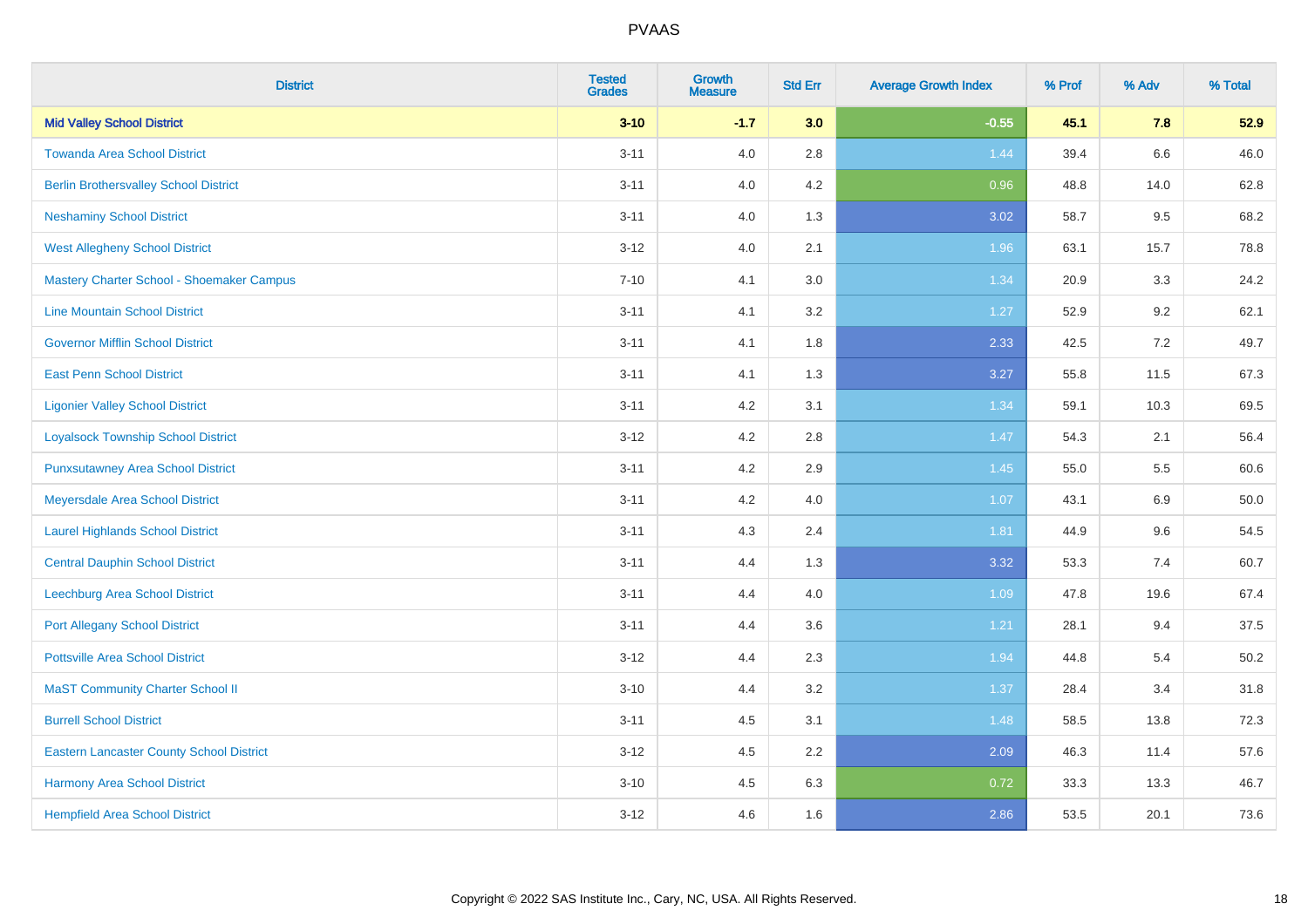| <b>District</b>                             | <b>Tested</b><br><b>Grades</b> | <b>Growth</b><br><b>Measure</b> | <b>Std Err</b> | <b>Average Growth Index</b> | % Prof | % Adv | % Total |
|---------------------------------------------|--------------------------------|---------------------------------|----------------|-----------------------------|--------|-------|---------|
| <b>Mid Valley School District</b>           | $3 - 10$                       | $-1.7$                          | 3.0            | $-0.55$                     | 45.1   | 7.8   | 52.9    |
| Pennsylvania Leadership Charter School      | $3 - 11$                       | 4.6                             | $2.2\,$        | 2.13                        | 55.4   | 11.2  | 66.7    |
| <b>Warrior Run School District</b>          | $3 - 11$                       | 4.6                             | 3.0            | 1.51                        | 40.9   | 8.1   | 49.0    |
| <b>New Brighton Area School District</b>    | $3 - 11$                       | 4.6                             | 3.1            | 1.47                        | 60.9   | 5.8   | 66.7    |
| <b>KIPP Dubois Charter School</b>           | $9 - 10$                       | 4.7                             | 3.3            | 1.40                        | 31.0   | 1.4   | 32.4    |
| <b>Blackhawk School District</b>            | $3 - 11$                       | 4.7                             | 2.3            | 2.01                        | 55.8   | 8.8   | 64.6    |
| <b>Halifax Area School District</b>         | $3 - 11$                       | 4.7                             | 3.9            | 1.22                        | 61.5   | 9.6   | 71.2    |
| <b>Beaver Area School District</b>          | $3 - 10$                       | 4.7                             | 2.4            | 1.94                        | 57.4   | 16.8  | 74.2    |
| Urban Pathways 6-12 Charter School          | $6 - 11$                       | 4.8                             | 6.4            | 0.75                        | 28.6   | 0.0   | 28.6    |
| <b>Kennett Consolidated School District</b> | $3 - 11$                       | 4.8                             | 1.8            | 2.61                        | 52.5   | 10.7  | 63.2    |
| Morrisville Borough School District         | $3 - 11$                       | 4.8                             | 4.3            | $1.10$                      | 30.2   | 2.3   | 32.6    |
| <b>Central Valley School District</b>       | $3 - 10$                       | 4.8                             | 2.4            | 1.98                        | 56.9   | 9.0   | 65.9    |
| <b>Sharon City School District</b>          | $3 - 11$                       | 4.9                             | 2.6            | 1.87                        | 48.2   | 5.3   | 53.4    |
| <b>Everett Area School District</b>         | $3 - 11$                       | $5.0\,$                         | 3.4            | 1.47                        | 60.5   | 1.3   | 61.8    |
| <b>West Shore School District</b>           | $3 - 12$                       | 5.0                             | 1.4            | 3.59                        | 54.2   | 9.4   | 63.6    |
| <b>Peters Township School District</b>      | $3 - 11$                       | 5.0                             | 1.8            | 2.76                        | 59.8   | 26.1  | 85.9    |
| <b>Hampton Township School District</b>     | $3 - 11$                       | 5.1                             | 2.2            | 2.35                        | 54.0   | 28.2  | 82.2    |
| <b>Grove City Area School District</b>      | $3 - 12$                       | 5.1                             | 2.4            | 2.09                        | 36.4   | 16.5  | 52.8    |
| <b>Warwick School District</b>              | $3 - 11$                       | 5.2                             | 1.9            | 2.76                        | 46.4   | 17.0  | 63.3    |
| <b>Hanover Public School District</b>       | $3 - 11$                       | 5.2                             | 2.8            | 1.83                        | 52.2   | 14.4  | 66.7    |
| <b>Parkland School District</b>             | $3 - 11$                       | 5.3                             | 1.2            | 4.30                        | 58.0   | 22.3  | 80.4    |
| <b>Allentown City School District</b>       | $3 - 12$                       | 5.3                             | 1.4            | 3.88                        | 25.3   | 2.7   | 28.0    |
| <b>New Foundations Charter School</b>       | $3 - 11$                       | 5.4                             | 2.2            | 2.41                        | 47.2   | 2.5   | 49.8    |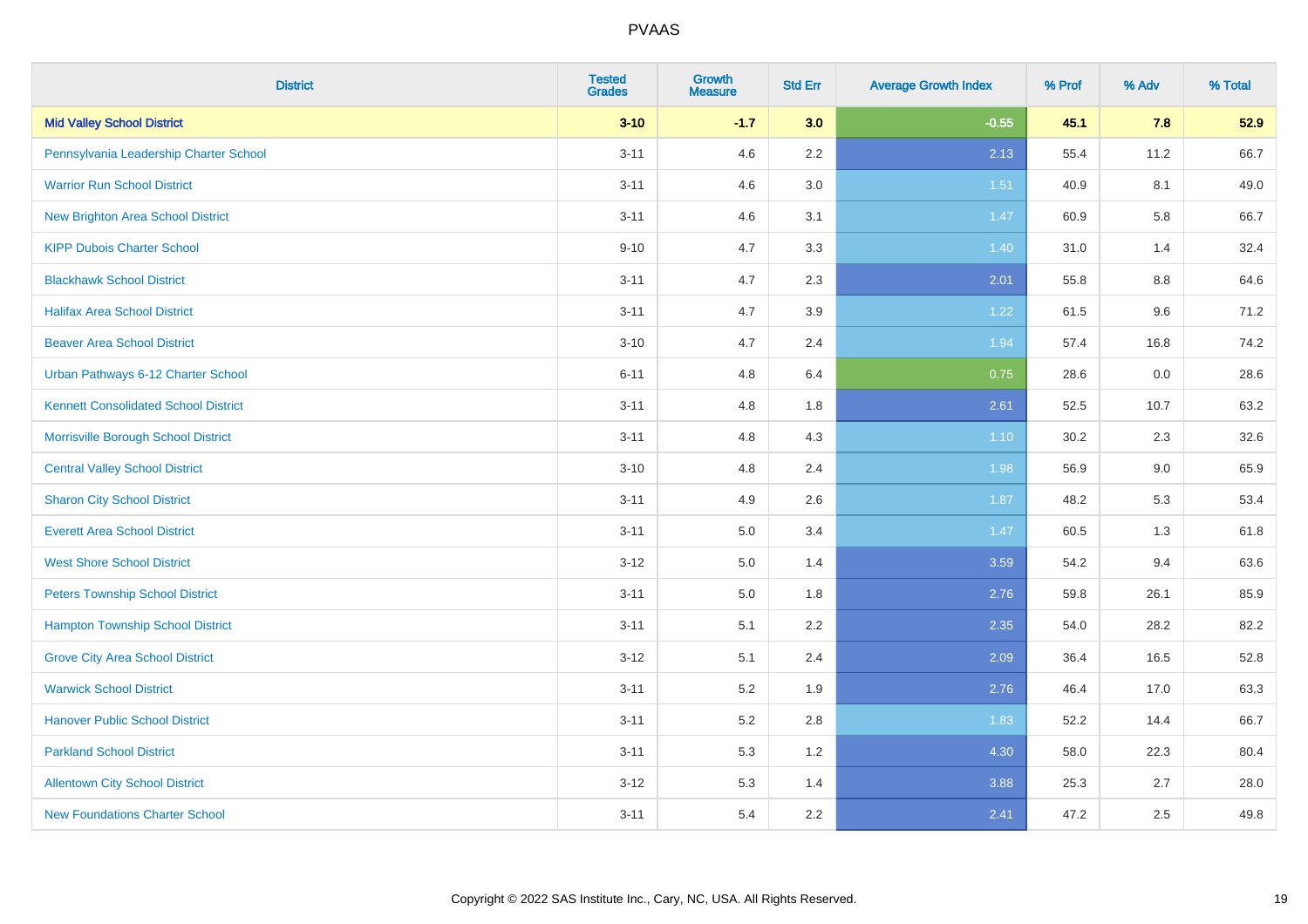| <b>District</b>                                  | <b>Tested</b><br><b>Grades</b> | <b>Growth</b><br><b>Measure</b> | <b>Std Err</b> | <b>Average Growth Index</b> | % Prof | % Adv | % Total |
|--------------------------------------------------|--------------------------------|---------------------------------|----------------|-----------------------------|--------|-------|---------|
| <b>Mid Valley School District</b>                | $3 - 10$                       | $-1.7$                          | 3.0            | $-0.55$                     | 45.1   | 7.8   | 52.9    |
| <b>Keystone Oaks School District</b>             | $3 - 11$                       | 5.5                             | 2.6            | 2.07                        | 53.2   | 12.1  | 65.4    |
| <b>Stroudsburg Area School District</b>          | $3 - 11$                       | $5.5\,$                         | 1.9            | 2.88                        | 48.1   | 4.2   | 52.3    |
| <b>Lehigh Career &amp; Technical Institute</b>   | $10 - 12$                      | 5.6                             | 5.6            | 0.99                        | 78.3   | 0.0   | 78.3    |
| Palmyra Area School District                     | $3 - 11$                       | 5.6                             | 1.9            | 2.96                        | 56.4   | 15.6  | 72.0    |
| <b>Western Wayne School District</b>             | $3 - 11$                       | 5.6                             | 2.9            | 1.93                        | 41.3   | 17.4  | 58.7    |
| <b>Spring Grove Area School District</b>         | $3 - 11$                       | 5.6                             | 2.1            | 2.68                        | 55.1   | 15.0  | 70.1    |
| <b>Ephrata Area School District</b>              | $3 - 11$                       | 5.6                             | 1.8            | 3.12                        | 54.7   | 9.5   | 64.2    |
| Mastery Charter School - Pickett Campus          | $6 - 10$                       | 5.6                             | 5.7            | 1.00                        | 27.8   | 0.0   | 27.8    |
| <b>Bethel Park School District</b>               | $3 - 11$                       | $5.6\,$                         | 1.8            | 3.18                        | 65.3   | 18.6  | 83.9    |
| <b>Mars Area School District</b>                 | $3 - 10$                       | 5.7                             | 2.1            | 2.75                        | 57.9   | 18.2  | 76.1    |
| <b>Bentworth School District</b>                 | $3 - 11$                       | 5.7                             | 3.2            | 1.75                        | 44.2   | 19.5  | 63.6    |
| <b>Penncrest School District</b>                 | $3 - 11$                       | 5.7                             | 2.2            | 2.57                        | 47.2   | 7.1   | 54.3    |
| Daniel Boone Area School District                | $3 - 12$                       | 5.7                             | 2.0            | 2.88                        | 51.0   | 11.5  | 62.6    |
| <b>Tidioute Community Charter School</b>         | $3 - 11$                       | 5.7                             | 5.1            | 1.11                        | 34.4   | 21.9  | 56.2    |
| 21st Century Cyber Charter School                | $6 - 12$                       | 5.7                             | 2.3            | 2.50                        | 56.7   | 8.3   | 65.0    |
| Capital Area School for the Arts Charter School  | $9 - 11$                       | 5.8                             | 4.1            | 1.39                        | 59.3   | 18.6  | 78.0    |
| Community Academy Of Philadelphia Charter School | $3 - 11$                       | 5.8                             | 2.7            | 2.12                        | 26.7   | 0.9   | 27.6    |
| <b>Agora Cyber Charter School</b>                | $3 - 11$                       | 5.8                             | 2.6            | 2.28                        | 42.8   | 6.6   | 49.4    |
| <b>Collegium Charter School</b>                  | $3 - 10$                       | 5.9                             | 2.5            | 2.33                        | 38.1   | 7.9   | 46.0    |
| Mechanicsburg Area School District               | $3 - 11$                       | 5.9                             | 1.8            | 3.29                        | 57.2   | 13.7  | 70.9    |
| Northeastern York School District                | $3 - 11$                       | 5.9                             | 2.0            | 3.03                        | 51.1   | 16.6  | 67.6    |
| <b>Uniontown Area School District</b>            | $3 - 11$                       | 6.0                             | 3.2            | 1.87                        | 62.4   | 5.9   | 68.2    |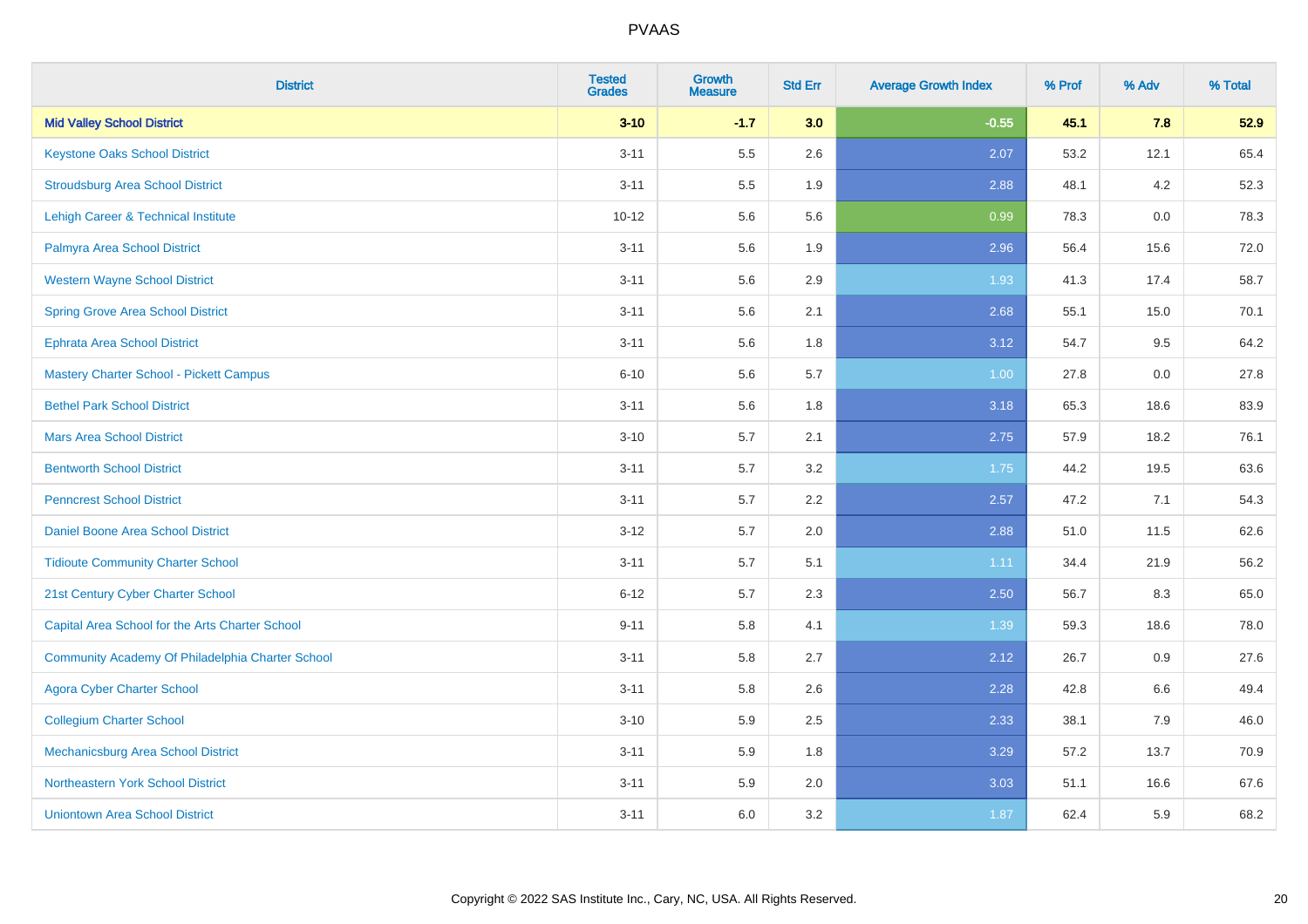| <b>District</b>                               | <b>Tested</b><br><b>Grades</b> | <b>Growth</b><br><b>Measure</b> | <b>Std Err</b> | <b>Average Growth Index</b> | % Prof | % Adv | % Total |
|-----------------------------------------------|--------------------------------|---------------------------------|----------------|-----------------------------|--------|-------|---------|
| <b>Mid Valley School District</b>             | $3 - 10$                       | $-1.7$                          | 3.0            | $-0.55$                     | 45.1   | 7.8   | 52.9    |
| <b>Hollidaysburg Area School District</b>     | $3 - 11$                       | 6.0                             | 2.1            | 2.88                        | 57.1   | 12.3  | 69.4    |
| <b>Wilson Area School District</b>            | $3 - 11$                       | 6.0                             | 2.6            | 2.30                        | 48.7   | 8.5   | 57.2    |
| <b>Spring-Ford Area School District</b>       | $3 - 11$                       | $6.0\,$                         | 1.3            | 4.46                        | 60.8   | 16.5  | 77.4    |
| <b>Dover Area School District</b>             | $3 - 12$                       | 6.0                             | 2.1            | 2.94                        | 52.2   | 6.0   | 58.2    |
| <b>Connellsville Area School District</b>     | $3 - 11$                       | 6.1                             | 2.0            | 3.05                        | 45.4   | 7.8   | 53.2    |
| <b>Whitehall-Coplay School District</b>       | $3 - 11$                       | 6.1                             | 1.8            | 3.45                        | 49.3   | 7.4   | 56.6    |
| <b>Millersburg Area School District</b>       | $3 - 11$                       | 6.2                             | 3.8            | 1.63                        | 51.8   | 7.4   | 59.3    |
| <b>Northgate School District</b>              | $3 - 11$                       | 6.3                             | 3.6            | 1.73                        | 53.3   | 16.7  | 70.0    |
| <b>Salisbury Township School District</b>     | $3 - 11$                       | 6.3                             | 3.6            | 1.77                        | 46.2   | 6.6   | 52.8    |
| <b>Belle Vernon Area School District</b>      | $3 - 11$                       | 6.5                             | 2.6            | 2.44                        | 55.6   | 11.1  | 66.7    |
| <b>Steel Valley School District</b>           | $3 - 11$                       | 6.5                             | 3.4            | 1.89                        | 50.7   | 5.6   | 56.3    |
| <b>Wattsburg Area School District</b>         | $3 - 11$                       | 6.5                             | 2.7            | 2.43                        | 42.7   | 7.6   | 50.3    |
| <b>Sto-Rox School District</b>                | $3 - 10$                       | 6.6                             | 3.7            | 1.80                        | 13.4   | 0.0   | 13.4    |
| <b>Franklin Area School District</b>          | $3 - 11$                       | 6.6                             | 2.8            | 2.34                        | 48.2   | 4.5   | 52.7    |
| <b>Richland School District</b>               | $3 - 11$                       | 6.7                             | 2.9            | 2.33                        | 62.2   | 19.2  | 81.4    |
| Pocono Mountain School District               | $3 - 12$                       | 6.8                             | 1.5            | 4.62                        | 45.8   | 5.0   | 50.7    |
| <b>Upper Darby School District</b>            | $3 - 12$                       | 6.9                             | 1.5            | 4.62                        | 45.0   | 6.7   | 51.7    |
| <b>Brookville Area School District</b>        | $3 - 11$                       | 6.9                             | 3.0            | 2.30                        | 55.2   | 15.6  | 70.8    |
| <b>Shanksville-Stonycreek School District</b> | $3 - 10$                       | 7.0                             | 5.9            | 1.20                        | 64.7   | 17.6  | 82.4    |
| <b>Esperanza Cyber Charter School</b>         | $3 - 11$                       | 7.1                             | 6.1            | 1.16                        | 9.1    | 0.0   | 9.1     |
| <b>Centennial School District</b>             | $3 - 10$                       | 7.1                             | 1.7            | 4.29                        | 50.1   | 8.7   | 58.9    |
| <b>Carlynton School District</b>              | $3 - 11$                       | 7.3                             | 3.3            | 2.22                        | 41.0   | 10.5  | 51.6    |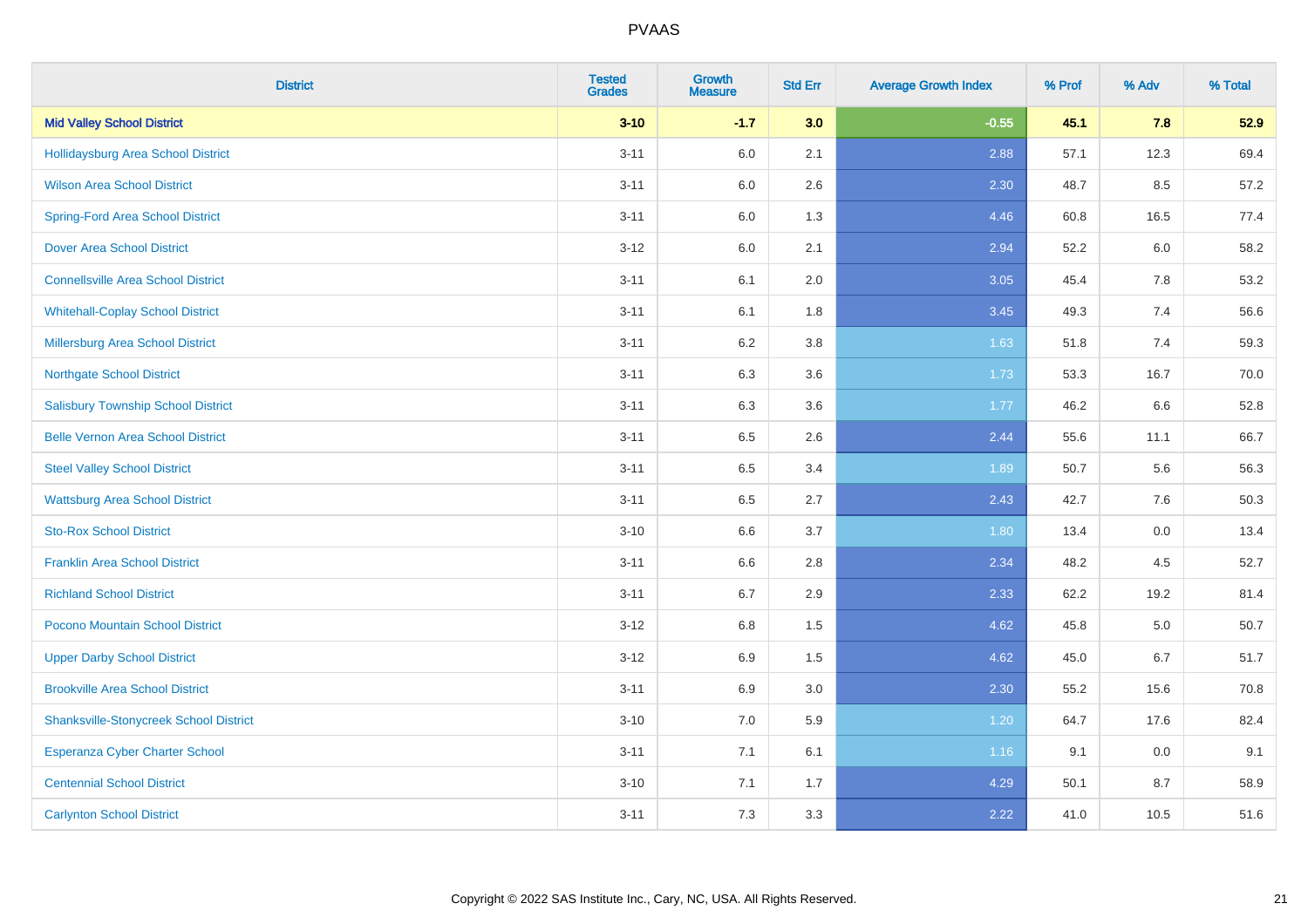| <b>District</b>                                        | <b>Tested</b><br><b>Grades</b> | <b>Growth</b><br><b>Measure</b> | <b>Std Err</b> | <b>Average Growth Index</b> | % Prof | % Adv | % Total |
|--------------------------------------------------------|--------------------------------|---------------------------------|----------------|-----------------------------|--------|-------|---------|
| <b>Mid Valley School District</b>                      | $3 - 10$                       | $-1.7$                          | 3.0            | $-0.55$                     | 45.1   | 7.8   | 52.9    |
| Lehigh Valley Charter High School For The Arts         | $9 - 10$                       | 7.3                             | 2.6            | 2.82                        | 62.3   | 18.2  | 80.5    |
| <b>Carbondale Area School District</b>                 | $3 - 10$                       | 7.4                             | 3.3            | 2.25                        | 56.6   | 2.6   | 59.2    |
| Wilmington Area School District                        | $3 - 11$                       | $7.5\,$                         | 3.0            | 2.48                        | 55.1   | 5.1   | 60.2    |
| Philadelphia City School District                      | $3 - 12$                       | 7.5                             | 0.6            | 12.64                       | 38.4   | 7.0   | 45.4    |
| <b>New Hope-Solebury School District</b>               | $3 - 11$                       | 7.5                             | 2.9            | 2.57                        | 68.2   | 22.7  | 90.9    |
| <b>Coudersport Area School District</b>                | $3 - 11$                       | 7.7                             | 3.7            | 2.06                        | 55.7   | 8.2   | 63.9    |
| Saint Marys Area School District                       | $3 - 11$                       | 7.8                             | 2.6            | 3.04                        | 57.0   | 8.2   | 65.2    |
| Allegheny-Clarion Valley School District               | $3 - 10$                       | 7.8                             | 4.7            | 1.65                        | 53.3   | 3.3   | 56.7    |
| <b>Wayne Highlands School District</b>                 | $3 - 11$                       | 7.8                             | 2.4            | 3.23                        | 52.3   | 13.1  | 65.4    |
| <b>Haverford Township School District</b>              | $3 - 11$                       | 8.0                             | 1.5            | 5.27                        | 53.0   | 25.5  | 78.6    |
| <b>Blacklick Valley School District</b>                | $3 - 11$                       | 8.0                             | 4.3            | 1.85                        | 34.1   | 0.0   | 34.1    |
| <b>Reach Cyber Charter School</b>                      | $3 - 11$                       | 8.1                             | 4.7            | 1.72                        | 42.4   | 4.6   | 47.0    |
| <b>Bethlehem-Center School District</b>                | $3 - 10$                       | 8.1                             | 3.3            | 2.46                        | 35.1   | 1.4   | 36.5    |
| <b>Moon Area School District</b>                       | $3 - 11$                       | 8.2                             | 1.9            | 4.25                        | 58.7   | 18.5  | 77.2    |
| <b>Monessen City School District</b>                   | $3 - 10$                       | 8.3                             | 4.5            | 1.85                        | 42.9   | 2.9   | 45.7    |
| Selinsgrove Area School District                       | $3 - 12$                       | 8.3                             | 2.3            | 3.54                        | 56.8   | 10.0  | 66.8    |
| Renaissance Academy Charter School                     | $3 - 11$                       | 8.3                             | 3.3            | 2.54                        | 45.6   | 22.8  | 68.4    |
| <b>William Penn School District</b>                    | $3 - 12$                       | 8.3                             | 2.1            | 3.99                        | 35.6   | 3.0   | 38.7    |
| <b>Cornwall-Lebanon School District</b>                | $3 - 11$                       | 8.3                             | 1.6            | 5.08                        | 47.2   | 8.4   | 55.6    |
| <b>Chester Charter Scholars Academy Charter School</b> | $3 - 12$                       | 8.4                             | 4.1            | 2.03                        | 23.4   | 0.0   | 23.4    |
| <b>Oswayo Valley School District</b>                   | $3 - 12$                       | 8.5                             | 5.0            | 1.68                        | 50.0   | 16.7  | 66.7    |
| <b>Allegheny Valley School District</b>                | $3 - 11$                       | 8.5                             | 3.9            | 2.17                        | 53.1   | 12.2  | 65.3    |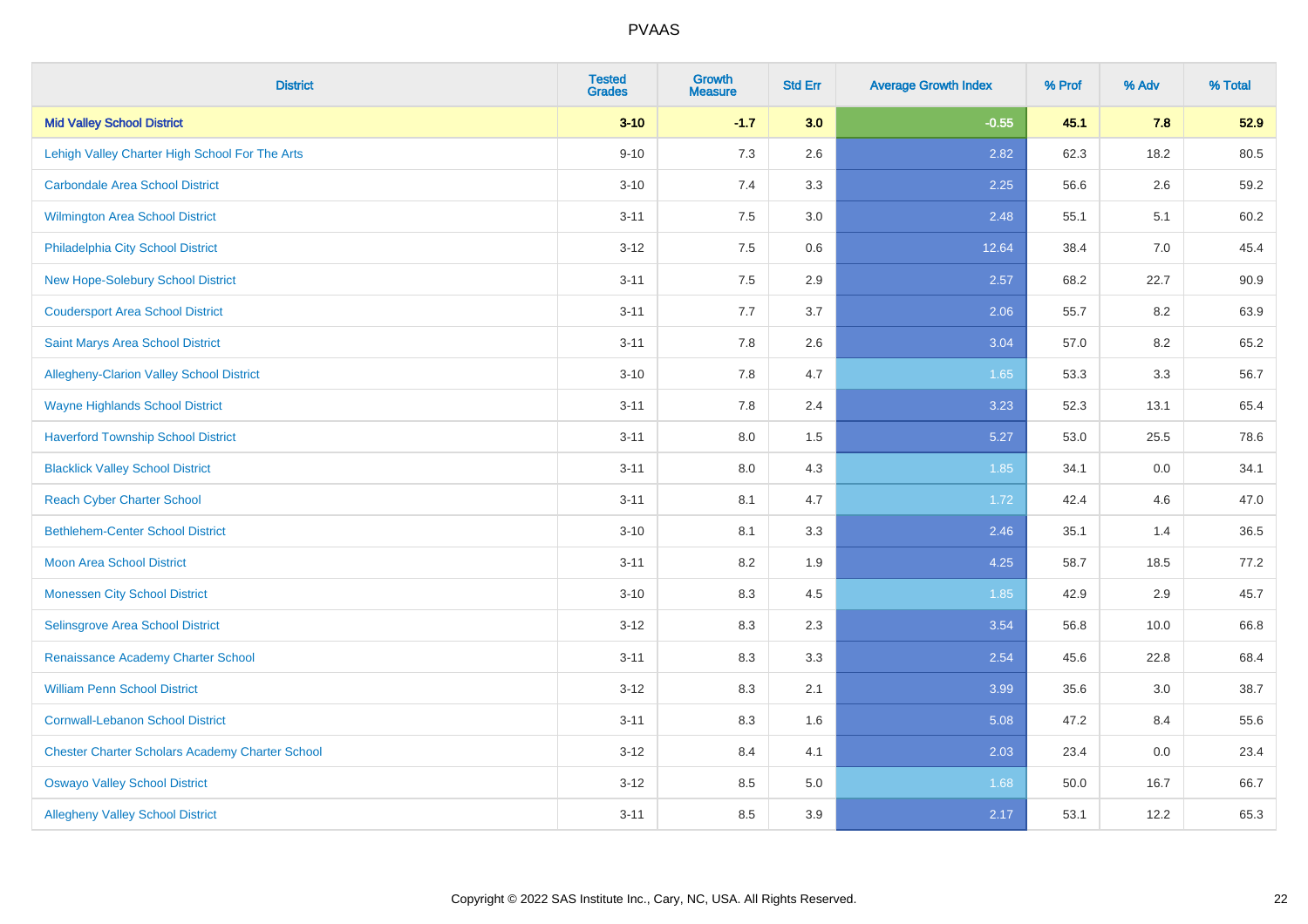| <b>District</b>                                    | <b>Tested</b><br><b>Grades</b> | <b>Growth</b><br><b>Measure</b> | <b>Std Err</b> | <b>Average Growth Index</b> | % Prof | % Adv | % Total |
|----------------------------------------------------|--------------------------------|---------------------------------|----------------|-----------------------------|--------|-------|---------|
| <b>Mid Valley School District</b>                  | $3 - 10$                       | $-1.7$                          | 3.0            | $-0.55$                     | 45.1   | 7.8   | 52.9    |
| Eastern Lebanon County School District             | $3 - 11$                       | 8.6                             | 2.2            | 3.84                        | 48.8   | 11.4  | 60.3    |
| <b>Conestoga Valley School District</b>            | $3 - 11$                       | 8.7                             | 1.8            | 4.69                        | 60.3   | 13.5  | 73.8    |
| <b>Wyalusing Area School District</b>              | $3 - 12$                       | $8.8\,$                         | 3.3            | 2.68                        | 54.6   | 11.7  | 66.2    |
| <b>Wilson School District</b>                      | $3 - 12$                       | 8.8                             | 1.5            | 5.96                        | 52.6   | 14.6  | 67.2    |
| <b>Council Rock School District</b>                | $3 - 11$                       | 8.9                             | 1.2            | 7.65                        | 62.8   | 16.6  | 79.4    |
| <b>Hamburg Area School District</b>                | $3 - 11$                       | 8.9                             | 2.5            | 3.63                        | 43.5   | 8.2   | 51.7    |
| <b>Mckeesport Area School District</b>             | $3 - 12$                       | 9.0                             | 2.4            | 3.72                        | 31.0   | 4.5   | 35.5    |
| <b>Avon Grove Charter School</b>                   | $3 - 11$                       | 9.0                             | 2.9            | 3.13                        | 58.8   | 16.7  | 75.5    |
| <b>York Academy Regional Charter School</b>        | $3 - 11$                       | 9.0                             | 5.0            | 1.79                        | 55.2   | 0.0   | 55.2    |
| Ambridge Area School District                      | $3 - 12$                       | 9.1                             | 2.6            | 3.46                        | 50.4   | 10.7  | 61.1    |
| <b>Mifflin County School District</b>              | $3 - 11$                       | 9.1                             | 1.7            | 5.49                        | 47.1   | 6.7   | 53.8    |
| Octorara Area School District                      | $3 - 11$                       | 9.1                             | 2.4            | 3.82                        | 52.1   | 8.5   | 60.6    |
| <b>North Penn School District</b>                  | $3 - 11$                       | 9.1                             | 1.1            | 8.36                        | 55.8   | 17.0  | 72.8    |
| <b>Commonwealth Charter Academy Charter School</b> | $3 - 10$                       | 9.1                             | 1.9            | 4.90                        | 47.2   | 9.1   | 56.3    |
| <b>Cranberry Area School District</b>              | $3 - 12$                       | 9.2                             | 3.0            | 3.04                        | 47.5   | 10.2  | 57.6    |
| Pen Argyl Area School District                     | $3 - 12$                       | 9.2                             | 2.7            | 3.46                        | 50.0   | 12.6  | 62.6    |
| Pennsylvania Distance Learning Charter School      | $3 - 12$                       | 9.3                             | 4.2            | 2.22                        | 42.2   | 3.1   | 45.3    |
| <b>Bethlehem Area School District</b>              | $3 - 11$                       | 9.3                             | 1.1            | 8.15                        | 44.7   | 12.0  | 56.7    |
| <b>Tech Freire Charter School</b>                  | $9 - 11$                       | 9.3                             | 2.9            | 3.26                        | 18.0   | 1.1   | 19.1    |
| <b>Shippensburg Area School District</b>           | $3 - 11$                       | 9.3                             | 1.9            | 4.84                        | 53.1   | 10.2  | 63.3    |
| Multicultural Academy Charter School               | $9 - 11$                       | 9.5                             | 3.5            | 2.69                        | 22.0   | 0.0   | 22.0    |
| <b>Hazleton Area School District</b>               | $3 - 11$                       | 9.6                             | 1.4            | 6.77                        | 45.0   | 7.8   | 52.9    |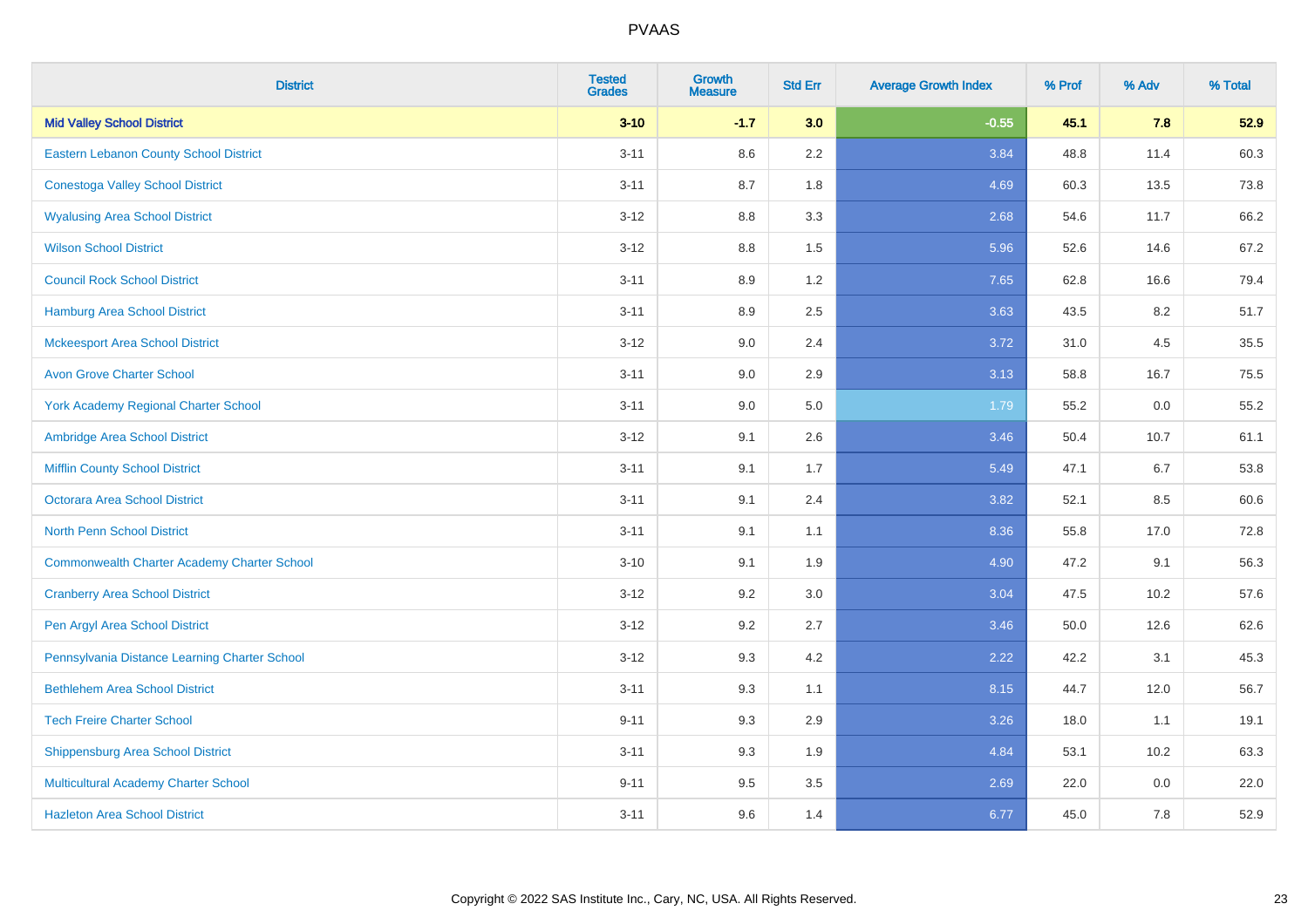| <b>District</b>                               | <b>Tested</b><br><b>Grades</b> | <b>Growth</b><br><b>Measure</b> | <b>Std Err</b> | <b>Average Growth Index</b> | % Prof | % Adv | % Total |
|-----------------------------------------------|--------------------------------|---------------------------------|----------------|-----------------------------|--------|-------|---------|
| <b>Mid Valley School District</b>             | $3 - 10$                       | $-1.7$                          | 3.0            | $-0.55$                     | 45.1   | 7.8   | 52.9    |
| <b>Eastern York School District</b>           | $3 - 11$                       | 9.6                             | 2.6            | 3.71                        | 56.3   | 12.6  | 68.9    |
| <b>Freeport Area School District</b>          | $3 - 10$                       | 9.7                             | 2.5            | 3.91                        | 57.5   | 17.8  | 75.3    |
| <b>Homer-Center School District</b>           | $3 - 11$                       | 9.7                             | 3.6            | 2.70                        | 45.1   | 17.2  | 62.3    |
| <b>Shenandoah Valley School District</b>      | $3 - 11$                       | 9.7                             | 3.9            | 2.49                        | 28.3   | 5.0   | 33.3    |
| Fox Chapel Area School District               | $3 - 11$                       | 9.8                             | 1.8            | 5.36                        | 56.6   | 28.6  | 85.2    |
| <b>Northern Cambria School District</b>       | $3 - 11$                       | 10.0                            | 3.3            | 3.04                        | 47.4   | 5.1   | 52.6    |
| <b>Avon Grove School District</b>             | $3 - 10$                       | 10.0                            | 1.6            | 6.26                        | 56.3   | 18.6  | 74.9    |
| <b>Ridley School District</b>                 | $3 - 12$                       | 10.0                            | 1.6            | 6.10                        | 45.6   | 8.2   | 53.8    |
| <b>Reading School District</b>                | $3 - 11$                       | 10.1                            | 1.4            | 7.25                        | 24.7   | 2.4   | 27.2    |
| <b>York Suburban School District</b>          | $3 - 11$                       | 10.1                            | 2.1            | 4.91                        | 53.5   | 27.8  | 81.3    |
| Dr Robert Ketterer Charter School Inc         | $6 - 12$                       | 10.1                            | 5.0            | 2.04                        | 14.9   | 0.4   | 15.3    |
| <b>Clarion Area School District</b>           | $3 - 11$                       | 10.3                            | 4.1            | 2.51                        | 45.4   | 14.6  | 60.0    |
| <b>Midd-West School District</b>              | $3 - 11$                       | 10.3                            | 2.7            | 3.80                        | 58.0   | 13.4  | 71.4    |
| <b>Cocalico School District</b>               | $3 - 11$                       | 10.6                            | 2.0            | 5.18                        | 50.8   | 14.1  | 64.8    |
| <b>Montgomery Area School District</b>        | $3 - 11$                       | 10.7                            | 3.6            | 2.96                        | 48.7   | 12.4  | 61.1    |
| Lake-Lehman School District                   | $3 - 11$                       | 10.8                            | 2.7            | 3.93                        | 55.3   | 7.9   | 63.2    |
| <b>Montoursville Area School District</b>     | $3 - 12$                       | 10.8                            | 2.5            | 4.24                        | 44.6   | 20.1  | 64.8    |
| <b>Garnet Valley School District</b>          | $3 - 10$                       | 10.9                            | 1.7            | 6.53                        | 67.1   | 19.0  | 86.1    |
| <b>Sayre Area School District</b>             | $3 - 11$                       | 11.2                            | 3.5            | 3.20                        | 52.2   | 7.5   | 59.7    |
| <b>Greater Nanticoke Area School District</b> | $3-12$                         | 11.2                            | 2.8            | 4.01                        | 38.0   | 12.4  | 50.4    |
| <b>Littlestown Area School District</b>       | $3 - 11$                       | 11.4                            | 2.5            | 4.62                        | 55.2   | 10.4  | 65.6    |
| Mastery Charter School - Hardy Williams       | $3 - 11$                       | 11.4                            | 3.4            | 3.33                        | 44.3   | 5.7   | 50.0    |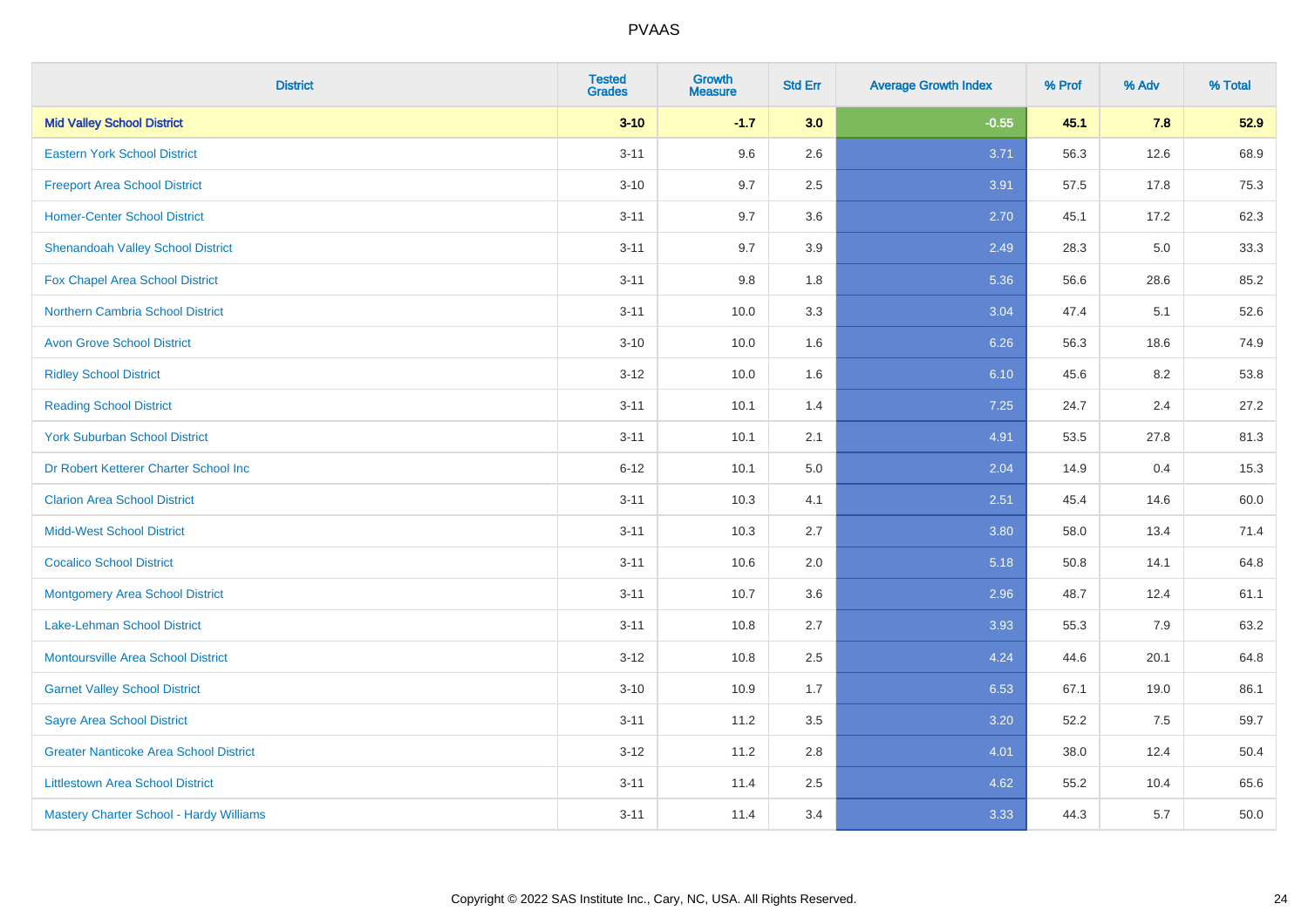| <b>District</b>                          | <b>Tested</b><br><b>Grades</b> | Growth<br><b>Measure</b> | <b>Std Err</b> | <b>Average Growth Index</b> | % Prof | % Adv   | % Total |
|------------------------------------------|--------------------------------|--------------------------|----------------|-----------------------------|--------|---------|---------|
| <b>Mid Valley School District</b>        | $3 - 10$                       | $-1.7$                   | 3.0            | $-0.55$                     | 45.1   | 7.8     | 52.9    |
| <b>Pine-Richland School District</b>     | $3 - 11$                       | 11.5                     | 1.8            | 6.31                        | 60.6   | 24.4    | 85.0    |
| Pennsylvania Cyber Charter School        | $3 - 11$                       | 11.6                     | 1.5            | 7.54                        | 46.3   | $5.0\,$ | 51.3    |
| <b>Pennsbury School District</b>         | $3 - 11$                       | 11.7                     | 1.5            | 7.90                        | 60.1   | 21.3    | 81.3    |
| <b>Fort Leboeuf School District</b>      | $3 - 11$                       | 11.7                     | 2.5            | 4.73                        | 48.5   | 21.1    | 69.6    |
| Pennsylvania Virtual Charter School      | $3 - 11$                       | 11.8                     | 3.5            | 3.37                        | 56.5   | 11.1    | 67.6    |
| Downingtown Area School District         | $3 - 11$                       | 12.1                     | 1.1            | 10.67                       | 60.0   | 23.5    | 83.6    |
| <b>Fleetwood Area School District</b>    | $3 - 10$                       | 12.2                     | 2.2            | 5.68                        | 53.5   | 11.6    | 65.2    |
| <b>Central York School District</b>      | $3 - 12$                       | 12.3                     | 1.7            | 7.20                        | 55.5   | 11.5    | 67.0    |
| <b>Souderton Area School District</b>    | $3 - 11$                       | 12.4                     | 1.5            | 8.28                        | 61.7   | 15.2    | 76.9    |
| <b>School Lane Charter School</b>        | $3 - 11$                       | 12.4                     | 3.6            | 3.43                        | 59.1   | 9.8     | 68.9    |
| <b>Jenkintown School District</b>        | $3 - 11$                       | 12.5                     | 4.4            | 2.84                        | 54.6   | 29.6    | 84.1    |
| <b>Wissahickon School District</b>       | $3 - 10$                       | 12.5                     | 1.8            | 6.85                        | 58.3   | 22.4    | 80.7    |
| <b>West Perry School District</b>        | $3 - 11$                       | 12.5                     | 2.5            | 4.99                        | 56.6   | 8.4     | 65.0    |
| <b>Delaware Valley School District</b>   | $3 - 11$                       | 12.6                     | 1.8            | 6.93                        | 55.2   | 16.2    | 71.4    |
| <b>West Chester Area School District</b> | $3 - 11$                       | 12.6                     | 1.2            | 10.38                       | 66.8   | 20.2    | 87.0    |
| <b>Derry Township School District</b>    | $3 - 10$                       | 12.8                     | 2.0            | 6.39                        | 54.8   | 25.8    | 80.6    |
| <b>Iroquois School District</b>          | $3 - 11$                       | 13.1                     | 3.0            | 4.35                        | 48.2   | 7.8     | 56.0    |
| <b>Derry Area School District</b>        | $3 - 11$                       | 13.2                     | 2.8            | 4.69                        | 60.0   | 12.5    | 72.5    |
| People For People Charter School         | $3 - 12$                       | 13.3                     | 5.5            | 2.43                        | 13.5   | 0.0     | 13.5    |
| <b>Penn-Trafford School District</b>     | $3 - 11$                       | 13.4                     | 1.7            | 7.87                        | 62.3   | 21.9    | 84.2    |
| <b>Abington Heights School District</b>  | $3 - 11$                       | 13.5                     | 2.2            | 6.27                        | 58.3   | 16.2    | 74.5    |
| <b>Jamestown Area School District</b>    | $3 - 11$                       | 13.5                     | 4.2            | 3.19                        | 64.4   | 13.3    | 77.8    |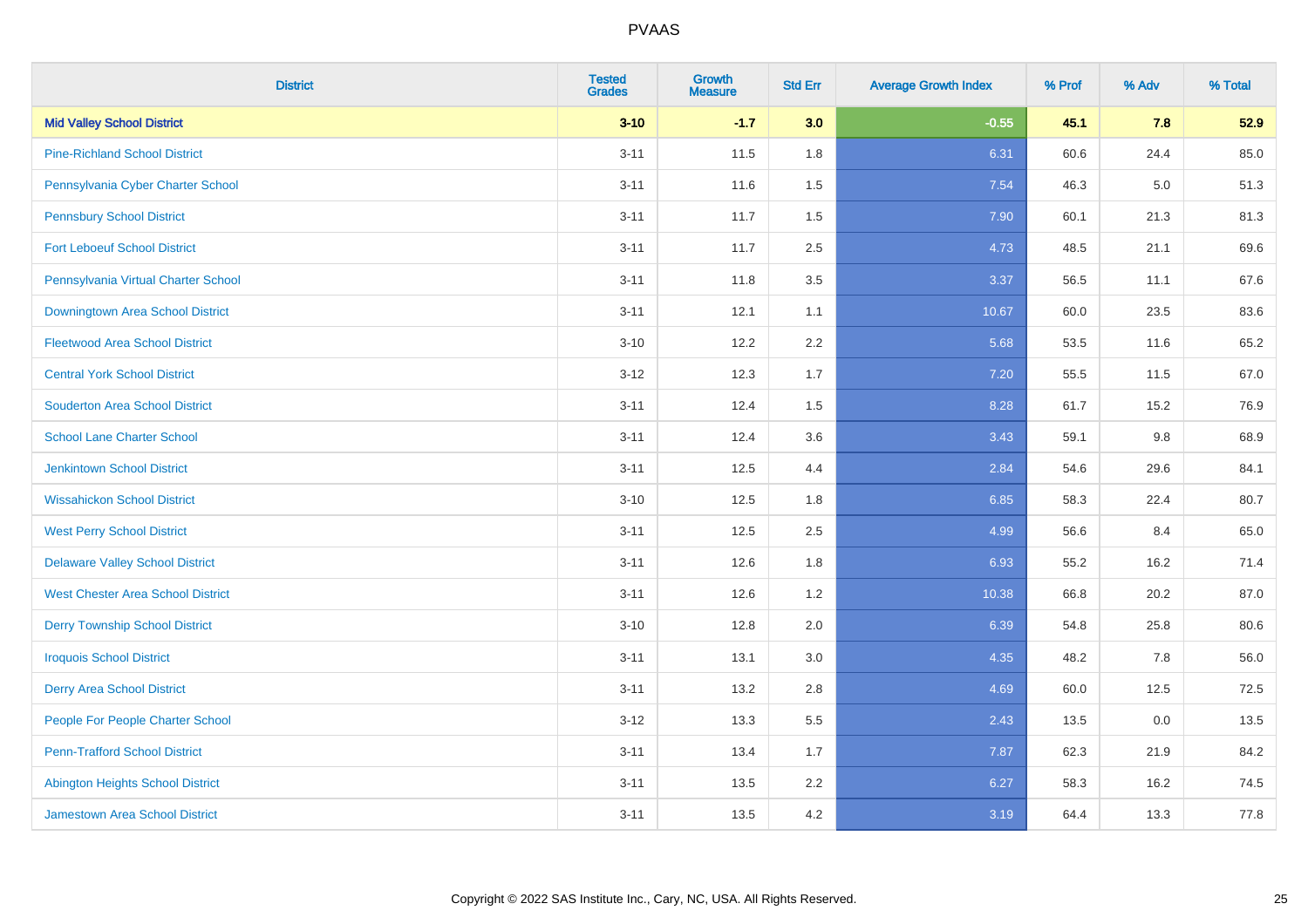| <b>District</b>                                  | <b>Tested</b><br><b>Grades</b> | <b>Growth</b><br><b>Measure</b> | <b>Std Err</b> | <b>Average Growth Index</b> | % Prof | % Adv   | % Total |
|--------------------------------------------------|--------------------------------|---------------------------------|----------------|-----------------------------|--------|---------|---------|
| <b>Mid Valley School District</b>                | $3 - 10$                       | $-1.7$                          | 3.0            | $-0.55$                     | 45.1   | 7.8     | 52.9    |
| <b>Dallastown Area School District</b>           | $3 - 11$                       | 13.5                            | 1.5            | 8.84                        | 56.0   | 17.9    | 73.8    |
| <b>City CHS</b>                                  | $10 - 11$                      | 13.6                            | 2.7            | 5.12                        | 45.8   | 3.0     | 48.8    |
| <b>Springfield School District</b>               | $3 - 11$                       | 13.8                            | 1.7            | 7.99                        | 60.9   | 21.5    | 82.4    |
| Penns Valley Area School District                | $3 - 12$                       | 14.0                            | 2.9            | 4.80                        | 41.9   | 23.1    | 65.0    |
| <b>Colonial School District</b>                  | $3 - 11$                       | 14.0                            | 1.7            | 8.21                        | 60.2   | 19.6    | 79.8    |
| <b>Lincoln Leadership Academy Charter School</b> | $3 - 12$                       | 14.2                            | 6.4            | 2.22                        | 23.5   | $0.0\,$ | 23.5    |
| <b>Southern York County School District</b>      | $3 - 11$                       | 14.2                            | 2.1            | 6.91                        | 55.1   | 18.1    | 73.1    |
| <b>Saucon Valley School District</b>             | $3 - 11$                       | 14.7                            | 2.5            | 5.98                        | 48.7   | 20.2    | 69.0    |
| <b>Great Valley School District</b>              | $3 - 11$                       | 15.0                            | 1.9            | 7.98                        | 50.0   | 35.0    | 85.0    |
| <b>Upper Merion Area School District</b>         | $3 - 11$                       | 15.3                            | 2.0            | 7.62                        | 59.3   | 19.3    | 78.6    |
| <b>Upper Dublin School District</b>              | $3 - 12$                       | 15.4                            | 1.8            | 8.53                        | 60.8   | 24.8    | 85.6    |
| Northern York County School District             | $3 - 11$                       | 15.6                            | 2.0            | 7.98                        | 57.4   | 11.5    | 68.8    |
| <b>Greenwood School District</b>                 | $3 - 11$                       | 15.9                            | 3.9            | 4.11                        | 50.0   | 25.0    | 75.0    |
| <b>Belmont Charter School</b>                    | $3 - 10$                       | 16.0                            | 6.5            | 2.45                        | 64.3   | 0.0     | 64.3    |
| Northern Bedford County School District          | $3 - 11$                       | 16.5                            | 3.6            | 4.58                        | 51.7   | 20.0    | 71.7    |
| <b>Deer Lakes School District</b>                | $3 - 11$                       | 17.0                            | 2.7            | 6.32                        | 61.5   | 16.4    | 77.9    |
| <b>Unionville-Chadds Ford School District</b>    | $3 - 11$                       | 17.1                            | 3.1            | 5.51                        | 68.1   | 13.2    | 81.3    |
| <b>North Allegheny School District</b>           | $3 - 11$                       | 17.4                            | 1.3            | 13.52                       | 59.5   | 28.1    | 87.6    |
| <b>Norwin School District</b>                    | $3 - 11$                       | 18.0                            | 1.7            | 10.37                       | 58.5   | 27.0    | 85.4    |
| <b>Valley View School District</b>               | $3 - 11$                       | 18.1                            | 2.4            | 7.42                        | 53.7   | 14.7    | 68.4    |
| <b>Cumberland Valley School District</b>         | $3 - 12$                       | 18.5                            | 1.3            | 14.64                       | 60.7   | 23.4    | 84.1    |
| <b>Upper Saint Clair School District</b>         | $3 - 11$                       | 18.5                            | 1.7            | 10.65                       | 61.8   | 30.1    | 91.9    |